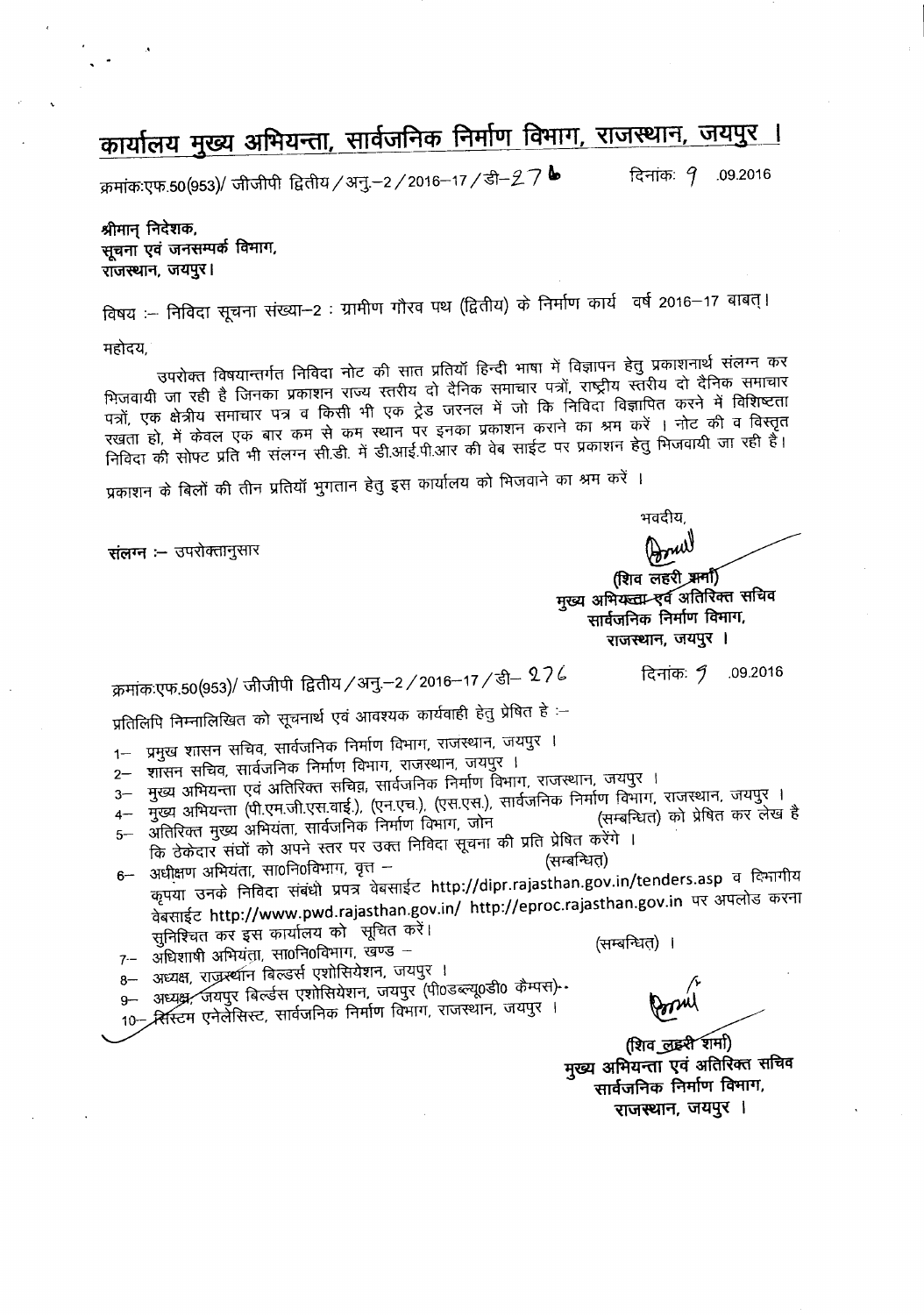(समाचार पत्रों में प्रकाशन बाबत)

## कार्यालय मुख्य अभियन्ता, सार्वजनिक निर्माण विभाग, राजस्थान, जयपुर

क्रमांकःएफ.50(953)/ जीजीपी द्वितीय / अनु.–2 / 2016–17 / डी– 2 7 ।  $\,$  - दिनांकः 9 $\,$  .09.2016

विषय :-- निविदा सूचना संख्या-2 : ग्रामीण गौरव पथ (द्वितीय) के निर्माण कार्य वर्ष 2016-17 बाबत् ।

ऱाजस्थान के राज्यपाल महोदय की ओर से **ग्रामीण गौरव पथ (द्वितीय) के निर्माण कार्य वर्ष 2016–17**<br>**के 211 पैकेज** के लिए उपयक्त श्रेणी में सार्वजनिक निर्माण विभाग राजस्थान में एंजीकून गंगेनकों **211 पैकेज** के लिए उपयुक्त श्रेणी में सार्वजनिक निर्माण विभाग राजस्थान में पंजीकृत संवेदकों एवं राज्य सरकार/केन्द्र सरकार के अधिकृत संगठनों/केन्द्रीय लोक निर्माण विभाग/डाक एवम् दूर<br>संचार विभाग/रेल्वे इत्यादि में पंजीकृत संवेदकों, जो कि राजस्थान सरकार के एए व ए , श्रेणी  $\frac{1}{2}$  .  $\frac{1}{2}$  .  $\frac{1}{2}$  ,  $\frac{1}{2}$  ,  $\frac{1}{2}$  ,  $\frac{1}{2}$  ,  $\frac{1}{2}$  ,  $\frac{1}{2}$  ,  $\frac{1}{2}$  ,  $\frac{1}{2}$  ,  $\frac{1}{2}$  ,  $\frac{1}{2}$  ,  $\frac{1}{2}$  ,  $\frac{1}{2}$  ,  $\frac{1}{2}$  ,  $\frac{1}{2}$  ,  $\frac{1}{2}$  ,  $\frac{1}{2}$  ,  $\frac{$ के संवेदकों के समकक्ष हो, से कार्यों हेतु निविदा ई–टेण्डरिंग के माध्यम से निर्धारित प्रपत्र में प्राप्त की जावेंगी। ई–निविदा से सम्बन्धित विवरण वेब साईट http:// dipr.rajasthan. **gov.in/tenders.asp if http://www.pwd.rajasthan.gov.inq http://eproc. rajasthan .gov.in** पर देखा जा सकता है।

Bonell

(शिव लहरी श्रमी) मुख्य अभियन्ता स्वं अतिरिक्त सचिव सार्वजनिक निर्माण विमाग, राजस्थान, जयपुर ।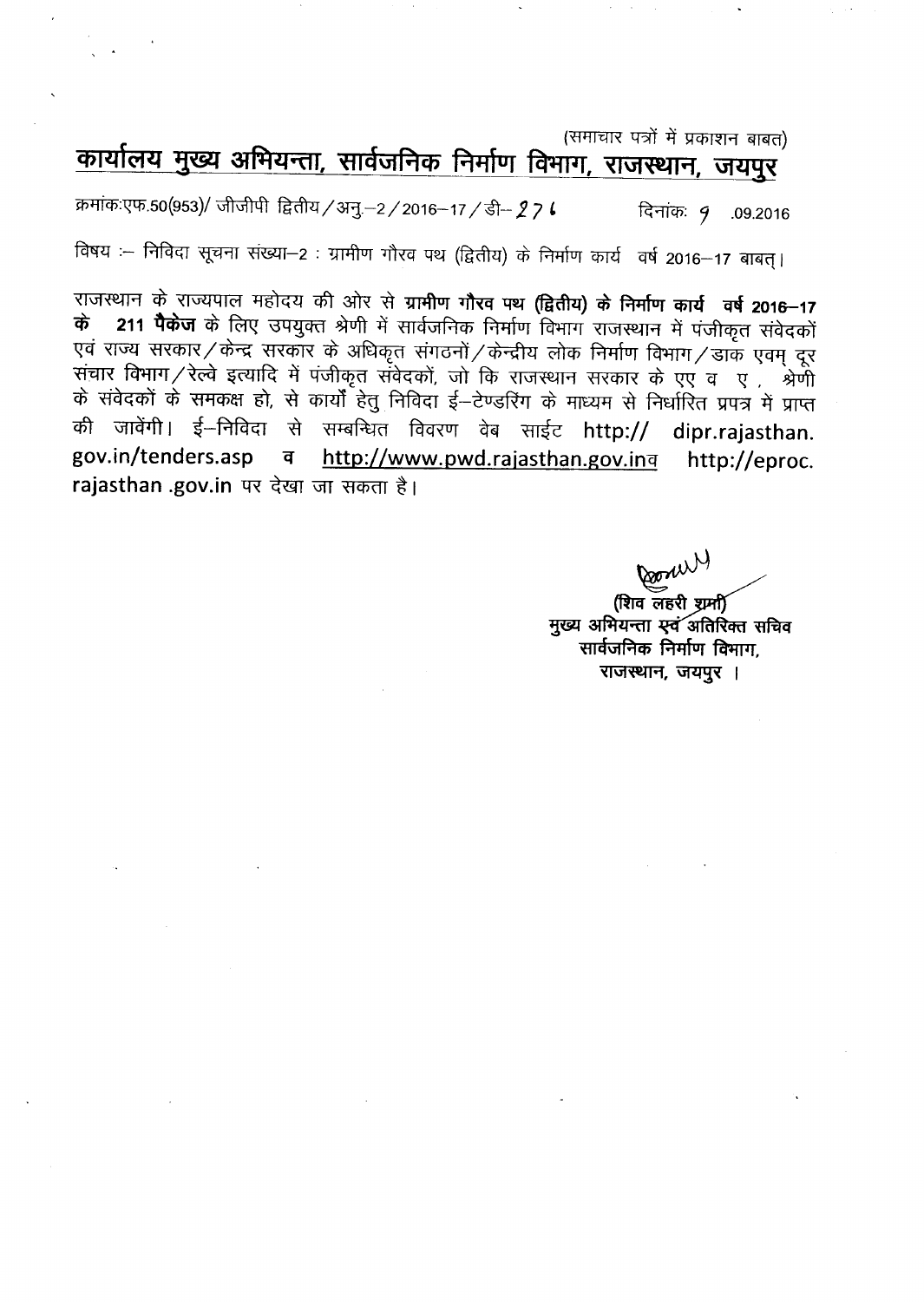विषय :– निविदा सूचना संख्या--2 : ग्रामीण गौरव पथ (द्वितीय) के निर्माण कार्य वर्ष 2016-17 बाबत्।

 $\mathcal{L}$ 

 $\sigma_{\rm{eff}}=2.5$ 

| मुख्यालय का नाम                                      | कार्यालय मुख्य अभियन्ता , सार्वजनिक निर्माण विभाग, राजस्थान, जयपुर                                                                                                                                                                                                             |
|------------------------------------------------------|--------------------------------------------------------------------------------------------------------------------------------------------------------------------------------------------------------------------------------------------------------------------------------|
| निविदा का कार्य                                      | ग्रामीण गौरव पथ (द्वितीय) के निर्माण कार्य वर्ष 2016-17।                                                                                                                                                                                                                       |
| कुल धरोहर राशि<br>(रूपयों में)                       | अनुमानित लागत की दो प्रतिशत                                                                                                                                                                                                                                                    |
| निविदा की कुल लागत                                   | रू. 1077.88 करोड                                                                                                                                                                                                                                                               |
| निविदा आवेदन<br>∕ डाउनलोड करने की<br>तारीख           | बुधवार 21 सितम्बर, 2016, प्रातः 9.30 बजे से शुकवार 21 अक्टूबर, 2016,<br>सांयः 6.00 बजे तक।                                                                                                                                                                                     |
| प्रिबिड मिटिंग                                       | रू. 500.00 लाख से अधिक राशि के कार्यों के लिए बुधवार 28 सितम्बर<br>,2016 को प्रातः 11.00 बजे सम्बन्धित सम्भाग कार्यालय पर                                                                                                                                                      |
| निविदा जमा कराने की<br>तारीख                         | <b>बुधवार 21 सितम्बर  ,</b> 2016, प्रातः 9.30 बजे से <b>शुक्रवार 21 अक्टूबर</b><br>2016, सांयः 6.00 बजे तक।                                                                                                                                                                    |
| निविदा शुल्क एवं धरोहर<br>राशि जमा कराने की<br>तारीख | <b>सोमवार , 24 अक्टूबर ,</b> 2016 को प्रात 09.30 बजे से सांय 06:00 बजे तक<br>निविदा खोलने वाले कार्यालय के एक अपर व एक लोअर कार्यालय में।<br>सोमवार 24 अक्टूबर, 2016 को प्रातः 09.30 बजे से मंगलवार, 25 अक्टूबर,<br>2016 को दोपहर 12:30 बजे तक निविदा खोलने वाले कार्यालय में। |
| निविदा खालने की तारीख                                | <b>मंगलवार, 25 अक्टूबर, 2016</b> को दोपहर 1.00 बजे से                                                                                                                                                                                                                          |

~

(शिव लहरी शमो) मुख्य आमयन्ता एव आतारक्त स सार्वजनिक निर्माण विभाग, राजस्थान, जयपुर ।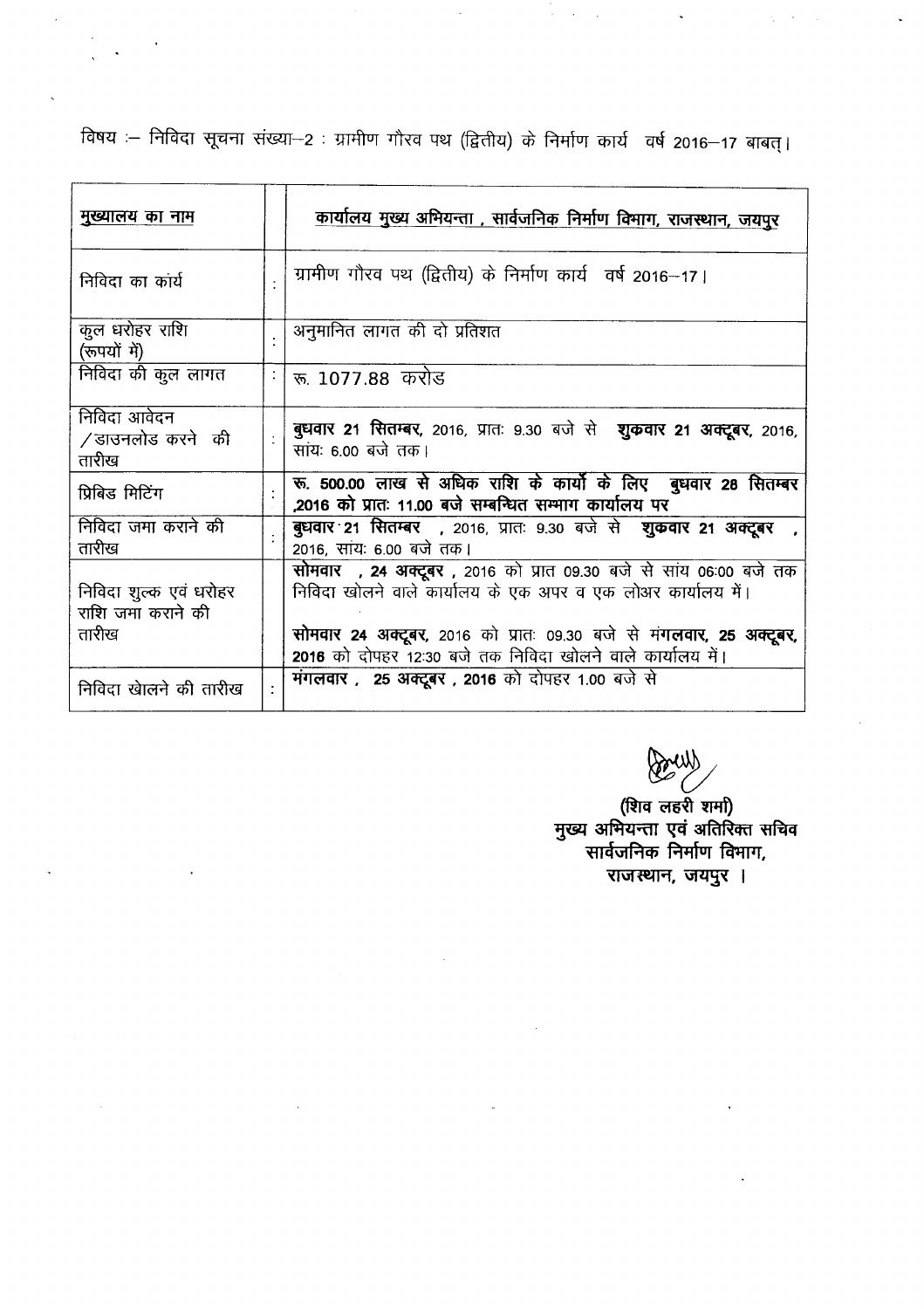(वेब साईट पर अपलोड करने बाबत)

cpl~fl'1~ ~ 31fSl~.-=t1I, **ttI4\i1P1Ct> PlJiful fal1lO1I,** '<I~, \i1~~'< **I**

~:~.50(953)/ 1J1"11J1"141~/31:.!.-2/2016-17 /~- .27& ~:"; .09.2016

विषय :– निविदा सूचना संख्या-2 : ग्रामीण गौरव पथ (द्वितीय) के निर्माण कार्य वर्ष 2016-17 बाबत्।

राजस्थान के राज्यपाल महोदय की ओर से **ग्रामीण गौरव पथ (द्वितीय) के निर्माण कार्य वर्ष 2016-17 के** 211 **पैकेज** के लिए उपयुक्त श्रेणी में सार्वजनिक निर्माण विभाग राजस्थान में पंजीकृत संवेदकों एवं राज्य सरकार/केन्द्र सरकार के अधिकृत संगठनों/केन्द्रीय लोक निर्माण विभाग/डांक एवम् दूर संचार विभाग / रेल्वे इत्यादि में पंजीकृत संवेदकों, जो कि राजस्थान सरकार के एए , व ए श्रेणी के संवेदकों के ~Iff <sup>51</sup> <sup>~</sup> <sup>~</sup> m -B ~-~ ...\SRJI <sup>~</sup> &RT 31FT <sup>~</sup> PlFclC\I~ 3l1JOi8id <sup>~</sup> \i'flCfr t <sup>I</sup> ,

| क्र.सं.                 | जिला         | पैकेज                     | निविदा<br>राशि<br>(लाखों में) | कार्य<br>पूर्ण<br>करने<br>की<br>अवधि | निविदा प्रपत्र विक्रय/<br>प्राप्ति कार्यालय                   |
|-------------------------|--------------|---------------------------|-------------------------------|--------------------------------------|---------------------------------------------------------------|
| $\mathbf{1}$            | $\mathbf{2}$ | $\overline{\mathbf{3}}$   | $\blacktriangleleft$          | $\overline{\mathbf{5}}$              | 6                                                             |
| $\mathbf{1}$            | अजमेर        | RJ-01-01/GGP-II/P/2016-17 | 413.00                        | $6$ माह                              | अतिरिक्त मुख्य<br>अभियंता सा0नि0विभाग<br>संभाग –अजमेर         |
| $\overline{2}$          | अजमेर        | RJ-01-02/GGP-II/P/2016-17 | 645.00                        | 8 माह                                | अतिरिक्त मुख्य<br>अभियंता सा0नि0विभाग<br>संभाग –अजमेर         |
| $\overline{\mathbf{3}}$ | अजमेर        | RJ-01-03/GGP-II/P/2016-17 | 568.00                        | 8 माह                                | अतिरिक्त मुख्य<br>अभियंता सा0नि0विभाग<br>संभाग –अजमेर         |
| $\blacktriangleleft$    | अजमेर        | RJ-01-04/GGP-II/P/2016-17 | 495.00                        | $6$ माह                              | अतिरिक्त मुख्य<br>अभियंता सा0नि0विभाग<br>संभाग –अजमेर         |
| 5                       | अजमेर        | RJ-01-05/GGP-II/P/2016-17 | 568.00                        | 8 माह                                | अतिरिक्त मुख्य<br>अभियंता सा0नि0विभाग<br>संभाग -अजमेर         |
| 6                       | अजमेर        | RJ-01-06/GGP-II/P/2016-17 | 335.00                        | 6 माह                                | अतिरिक्त मुख्य<br>अभियंता सा0नि0विभाग<br>संभाग -अजमेर         |
| $\overline{7}$          | अलवर         | RJ-02-01/GGP-II/P/2016-17 | 568.00                        | 8 माह                                | अतिरिक्त मुख्य<br>अभियंता सा0नि0विभाग<br>संभाग –द्वितीय जयपुर |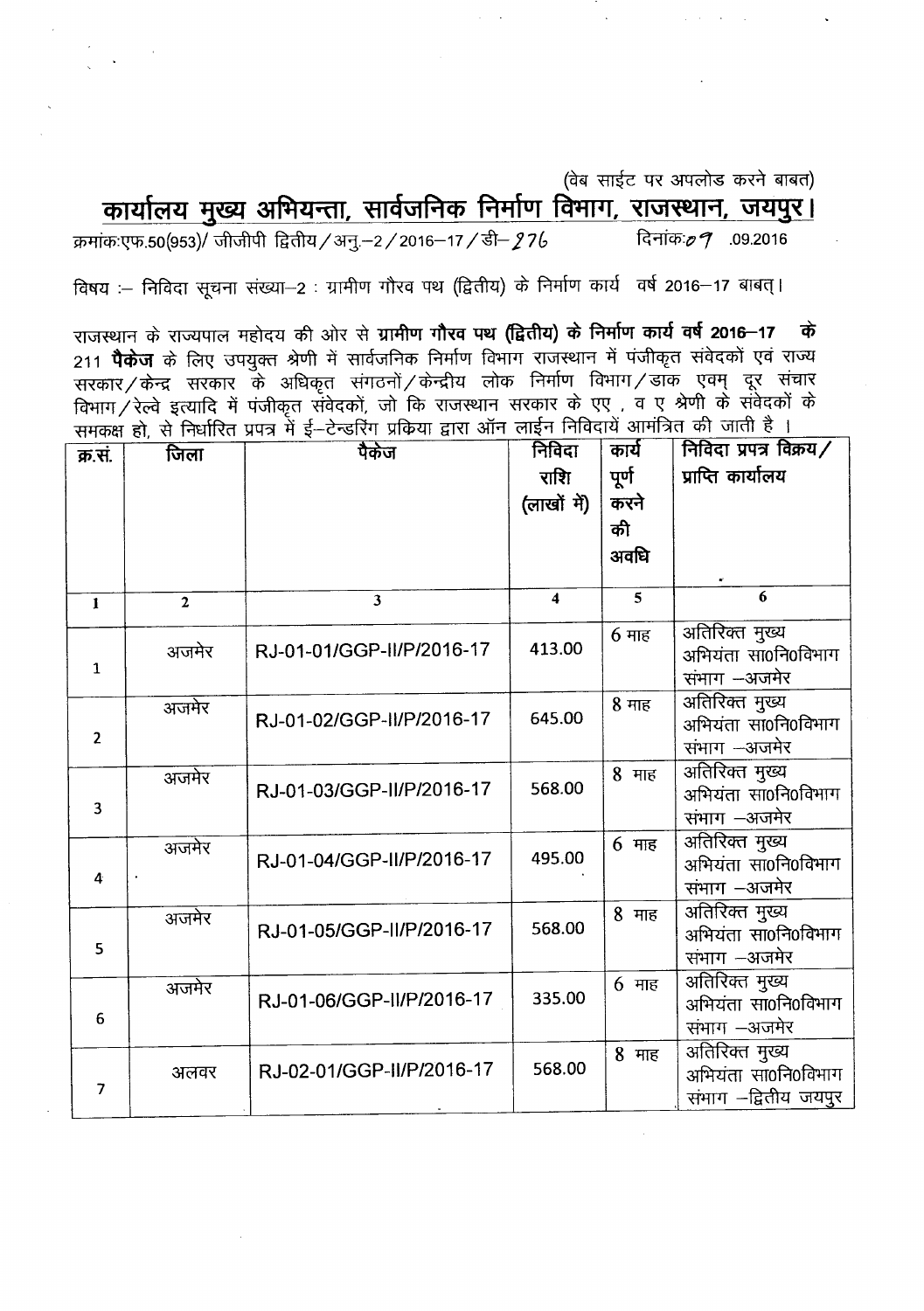| 8  | अलवर      | RJ-02-02/GGP-II/P/2016-17 | 619.00 | 8 माह     | अतिरिक्त मुख्य<br>अभियंता सा0नि0विभाग<br>संभाग –द्वितीय जयपुर  |
|----|-----------|---------------------------|--------|-----------|----------------------------------------------------------------|
| 9  | अलवर      | RJ-02-03/GGP-II/P/2016-17 | 516.00 | 8 माह     | अतिरिक्त मुख्य<br>अभियंता सा0नि0विभाग<br>संभाग –द्वितीय जयपुर  |
| 10 | अलवर      | RJ-02-04/GGP-II/P/2016-17 | 568.00 | 8 माह     | अतिरिक्त मुख्य<br>अभियंता सा0नि0विभाग<br>संभाग --द्वितीय जयपुर |
| 11 | अलवर      | RJ-02-05/GGP-II/P/2016-17 | 568.00 | 8 माह     | अतिरिक्त मुख्य<br>अभियंता सा0नि0विभाग<br>संभाग –द्वितीय जयपुर  |
| 12 | अलवर      | RJ-02-06/GGP-II/P/2016-17 | 516.00 | 8 माह     | अतिरिक्त मुख्य<br>अभियंता सा0नि0विभाग<br>संभाग -द्वितीय जयपुर  |
| 13 | अलवर      | RJ-02-07/GGP-II/P/2016-17 | 774.00 | 8 माह     | अतिरिक्त मुख्य<br>अभियंता सा0नि0विभाग<br>संभाग --द्वितीय जयपुर |
| 14 | अलवर      | RJ-02-08/GGP-II/P/2016-17 | 464.00 | $6$ माह   | अतिरिक्त मुख्य<br>अभियंता सा0नि0विभाग<br>संभाग –द्वितीय जयपुर  |
| 15 | अलवर      | RJ-02-09/GGP-II/P/2016-17 | 860.00 | 10<br>माह | अतिरिक्त मुख्य<br>अभियंता सा0नि0विभाग<br>संभाग –द्वितीय जयपुर  |
| 16 | बांसवाड़ा | RJ-03-01/GGP-II/P/2016-17 | 980.00 | 10<br>माह | अतिरिक्त मुख्य<br>अभियंता सा0नि0विभाग<br>संभाग –उदयपुर         |
| 17 | बांसवाड़ा | RJ-03-02/GGP-II/P/2016-17 | 722.00 | 8 माह     | अतिरिक्त मुख्य<br>अभियंता सा0नि0विभाग<br>संभाग - उदयपुर        |
| 18 | बांसवाड़ा | RJ-03-03/GGP-II/P/2016-17 | 568.00 | 8 माह     | अतिरिक्त मुख्य<br>अभियंता सा0नि0विभाग<br>संभाग -उदयपुर         |
| 19 | बांसवाड़ा | RJ-03-04/GGP-II/P/2016-17 | 722.00 | 8 माह     | अतिरिक्त मुख्य<br>अभियंता सा0नि0विभाग<br>संभाग -उदयपुर         |
| 20 | बांसवाड़ा | RJ-03-05/GGP-II/P/2016-17 | 826.00 | 10<br>माह | अतिरिक्त मुख्य<br>अभियंता सा0नि0विभाग<br>संभाग - उदयपुर        |
| 21 | बारां     | RJ-04-01/GGP-II/P/2016-17 | 568.00 | 8 माह     | अतिरिक्त मुख्य<br>अभियंता सा0नि0विभाग<br>संभाग –कोटा           |

 $\mathcal{L}^{\text{max}}_{\text{max}}$ 

 $\hat{\mathcal{C}}$ 

 $\hat{\mathcal{S}}_{\text{eff}}$ 

 $\label{eq:2.1} \frac{1}{\sqrt{2}}\int_{\mathbb{R}^3}\frac{1}{\sqrt{2}}\left(\frac{1}{\sqrt{2}}\right)^2\frac{1}{\sqrt{2}}\left(\frac{1}{\sqrt{2}}\right)^2\frac{1}{\sqrt{2}}\left(\frac{1}{\sqrt{2}}\right)^2\frac{1}{\sqrt{2}}\left(\frac{1}{\sqrt{2}}\right)^2.$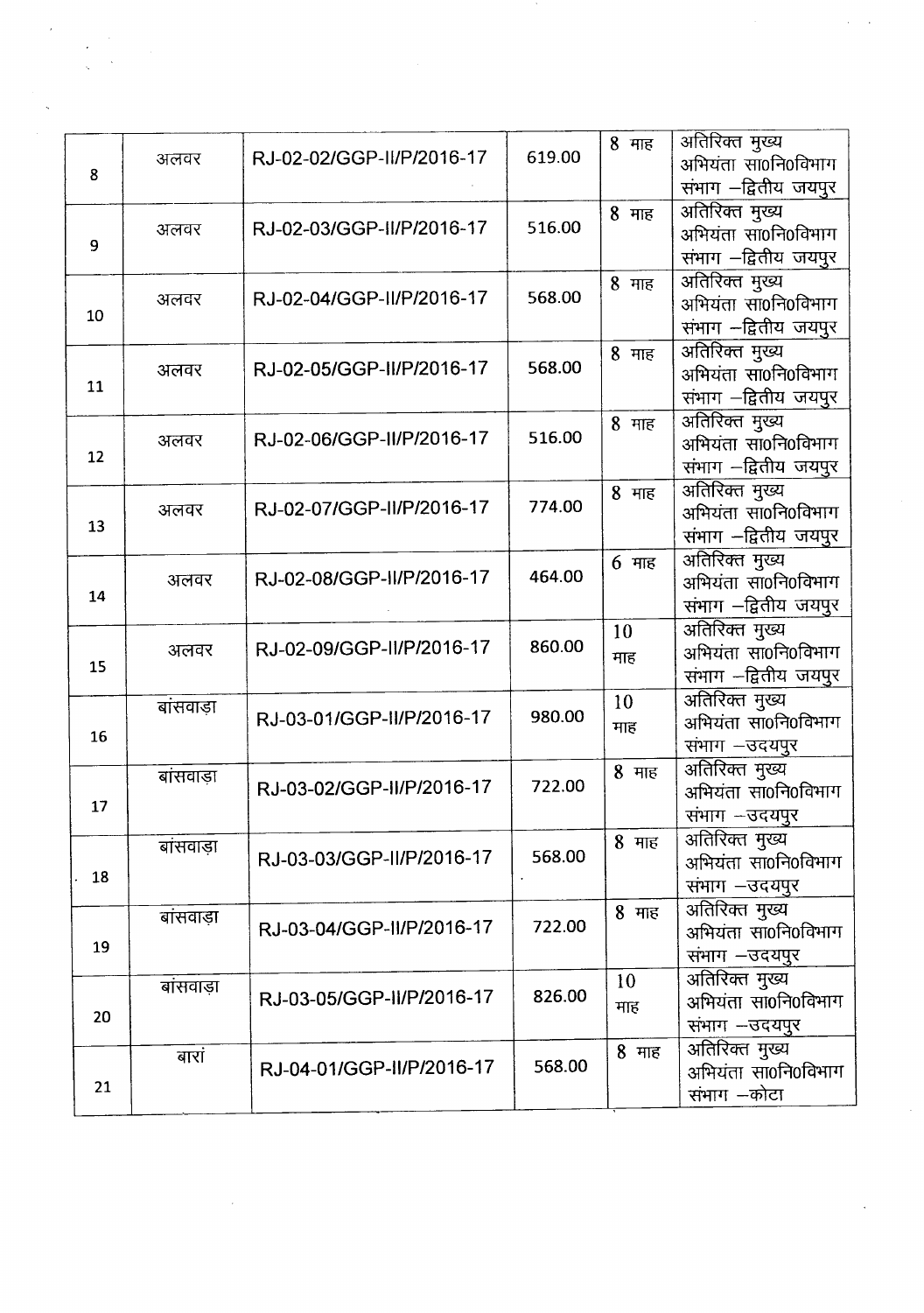| 22 | बारां    | RJ-04-02/GGP-II/P/2016-17 | 568.00  | 8 माह   | अतिरिक्त मुख्य<br>अभियंता सा0नि0विभाग<br>संभाग –कोटा   |
|----|----------|---------------------------|---------|---------|--------------------------------------------------------|
| 23 | बारां    | RJ-04-03/GGP-II/P/2016-17 | 671.00  | 8 माह   | अतिरिक्त मुख्य<br>अभियंता सा0नि0विभाग<br>संभाग –कोटा   |
| 24 | बांरा    | RJ-04-04/GGP-II/P/2016-17 | 774.00  | 8 माह   | अतिरिक्त मुख्य<br>अभियंता सा0नि0विभाग<br>संभाग –कोटा   |
| 25 | बाड़मेर  | RJ-05-01/GGP-II/P/2016-17 | 955.00  | 10 माह  | अतिरिक्त मुख्य<br>अभियंता सा0नि0विभाग<br>संभाग —जोधपुर |
| 26 | बाड़मेर  | RJ-05-02/GGP-II/P/2016-17 | 361.00  | 6 माह   | अतिरिक्त मुख्य<br>अभियंता सा0नि0विभाग<br>संभाग -जोधपुर |
| 27 | भरतपुर   | RJ-06-01/GGP-II/P/2016-17 | 929.00  | 10 माह  | अतिरिक्त मुख्य<br>अभियंता सा0नि0विभाग<br>संभाग –भरतपुर |
| 28 | भरतपुर   | RJ-06-02/GGP-II/P/2016-17 | 635.00  | 8 माह   | अतिरिक्त मुख्य<br>अभियंता सा0नि0विभाग<br>संभाग –भरतपुर |
| 29 | भरतपुर   | RJ-06-03/GGP-II/P/2016-17 | 1205.00 | 12 माह  | अतिरिक्त मुख्य<br>अभियंता सा0नि0विभाग<br>संभाग -भरतपुर |
| 30 | भरतपुर   | RJ-06-04/GGP-II/P/2016-17 | 1187.00 | 12 माह  | अतिरिक्त मुख्य<br>अभियंता सा0नि0विभाग<br>संभाग -भरतपुर |
| 31 | भीलवाड़ा | RJ-07-01/GGP-II/P/2016-17 | 196.00  | 4 माह   | अतिरिक्त मुख्य<br>अभियंता सा0नि0विभाग<br>संभाग –अजमेर  |
| 32 | भीलवाड़ा | RJ-07-02/GGP-II/P/2016-17 | 155.00  | 4 माह   | अतिरिक्त मुख्य<br>अभियंता सा0नि0विभाग<br>संभाग– अजमेर  |
| 33 | भीलवाड़ा | RJ-07-03/GGP-II/P/2016-17 | 196.00  | 4 माह   | अतिरिक्त मुख्य<br>अभियंता सा0नि0विभाग<br>संभाग– अजमेर  |
| 34 | भीलवाड़ा | RJ-07-04/GGP-II/P/2016-17 | 196.00  | 4 माह   | अतिरिक्त मुख्य<br>अभियंता सा0नि0विभाग<br>संभाग– अजमेर  |
| 35 | भीलवाड़ा | RJ-07-05/GGP-II/P/2016-17 | 237.00  | $6$ माह | अतिरिक्त मुख्य<br>अभियंता सा0नि0विभाग<br>संभाग– अजमेर  |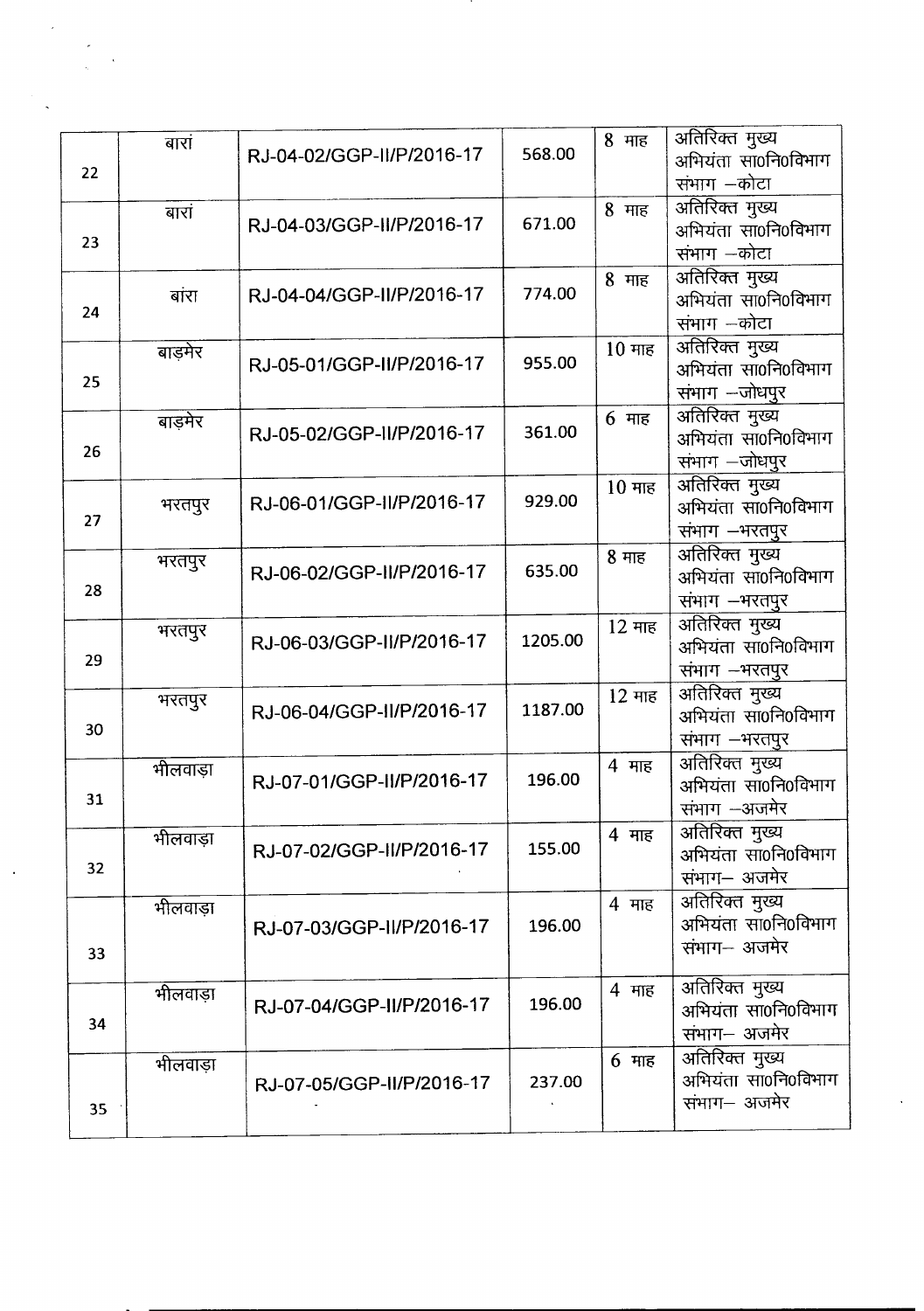|    | भीलवाड़ा |                           |        | $6$ माह | अतिरिक्त मुख्य                        |
|----|----------|---------------------------|--------|---------|---------------------------------------|
|    |          | RJ-07-06/GGP-II/P/2016-17 | 206.00 |         | अभियंता सा0नि0विभाग                   |
| 36 |          |                           |        |         | संभाग- अजमेर                          |
|    | भीलवाड़ा |                           |        | 6 माह   | अतिरिक्त मुख्य                        |
|    |          | RJ-07-07/GGP-II/P/2016-17 | 206.00 |         | अभियंता सा0नि0विभाग                   |
| 37 |          |                           |        |         | संभाग– अजमेर                          |
|    |          |                           |        |         |                                       |
|    | भीलवाड़ा |                           |        | $6$ माह | अतिरिक्त मुख्य                        |
|    |          | RJ-07-08/GGP-II/P/2016-17 | 237.00 |         | अभियंता सा0नि0विभाग                   |
| 38 |          |                           |        |         | संभाग– अजमेर                          |
|    | भीलवाड़ा |                           |        | 6 माह   | अतिरिक्त मुख्य                        |
|    |          | RJ-07-09/GGP-II/P/2016-17 | 237.00 |         | अभियंता सा0नि0विभाग                   |
| 39 |          |                           |        |         | संभाग– अजमेर                          |
|    |          |                           |        |         |                                       |
|    | भीलवाड़ा |                           | 248.00 | $6$ माह | अतिरिक्त मुख्य<br>अभियंता सा0नि0विभाग |
|    |          | RJ-07-10/GGP-II/P/2016-17 |        |         | संभाग– अजमेर                          |
| 40 |          |                           |        |         |                                       |
|    | भीलवाड़ा |                           |        | $6$ माह | अतिरिक्त मुख्य                        |
|    |          | RJ-07-11/GGP-II/P/2016-17 | 206.00 |         | अभियंता सा0नि0विभाग                   |
| 41 |          |                           |        |         | संभाग– अजमेर                          |
|    | भीलवाड़ा |                           |        | 6 माह   | अतिरिक्त मुख्य                        |
|    |          | RJ-07-12/GGP-II/P/2016-17 | 206.00 |         | अभियंता सा0नि0विभाग                   |
| 42 |          |                           |        |         | संभाग– अजमेर                          |
|    | भीलवाड़ा |                           |        | $6$ माह | अतिरिक्त मुख्य                        |
|    |          | RJ-07-13/GGP-II/P/2016-17 | 243.00 |         | अभियंता सा0नि0विभाग                   |
| 43 |          |                           |        |         | संभाग- अजमेर                          |
|    | भीलवाड़ा |                           |        | $6$ माह | अतिरिक्त मुख्य                        |
|    |          | RJ-07-14/GGP-II/P/2016-17 | 253.00 |         | अभियंता सा0नि0विभाग                   |
| 44 |          |                           |        |         | संभाग— अजमेर                          |
|    |          |                           |        |         |                                       |
|    | भीलवाड़ा |                           | 206.00 | $6$ माह | अतिरिक्त मुख्य<br>अभियंता सा0नि0विभाग |
|    |          | RJ-07-15/GGP-II/P/2016-17 |        |         | संभाग– अजमेर                          |
| 45 |          |                           |        |         |                                       |
|    | भीलवाड़ा |                           |        | $6$ माह | अतिरिक्त मुख्य                        |
|    |          | RJ-07-16/GGP-II/P/2016-17 | 258.00 |         | अभियंता सा0नि0विभाग                   |
| 46 |          |                           |        |         | संभाग– अजमेर                          |
|    |          |                           |        | 4 माह   | अतिरिक्त मुख्य                        |
|    | भीलवाड़ा | RJ-07-17/GGP-II/P/2016-17 | 175.00 |         | अभियंता सा0नि0विभाग                   |
| 47 |          |                           |        |         | संभाग– अजमेर                          |

 $\sim 10^7$ 

. The second constraints of the second constraint  $\mathcal{L}_\text{c}$  , where  $\mathcal{L}_\text{c}$  is a second constraint of the second constraints of the second constraints of the second constraints of the second constraints of the s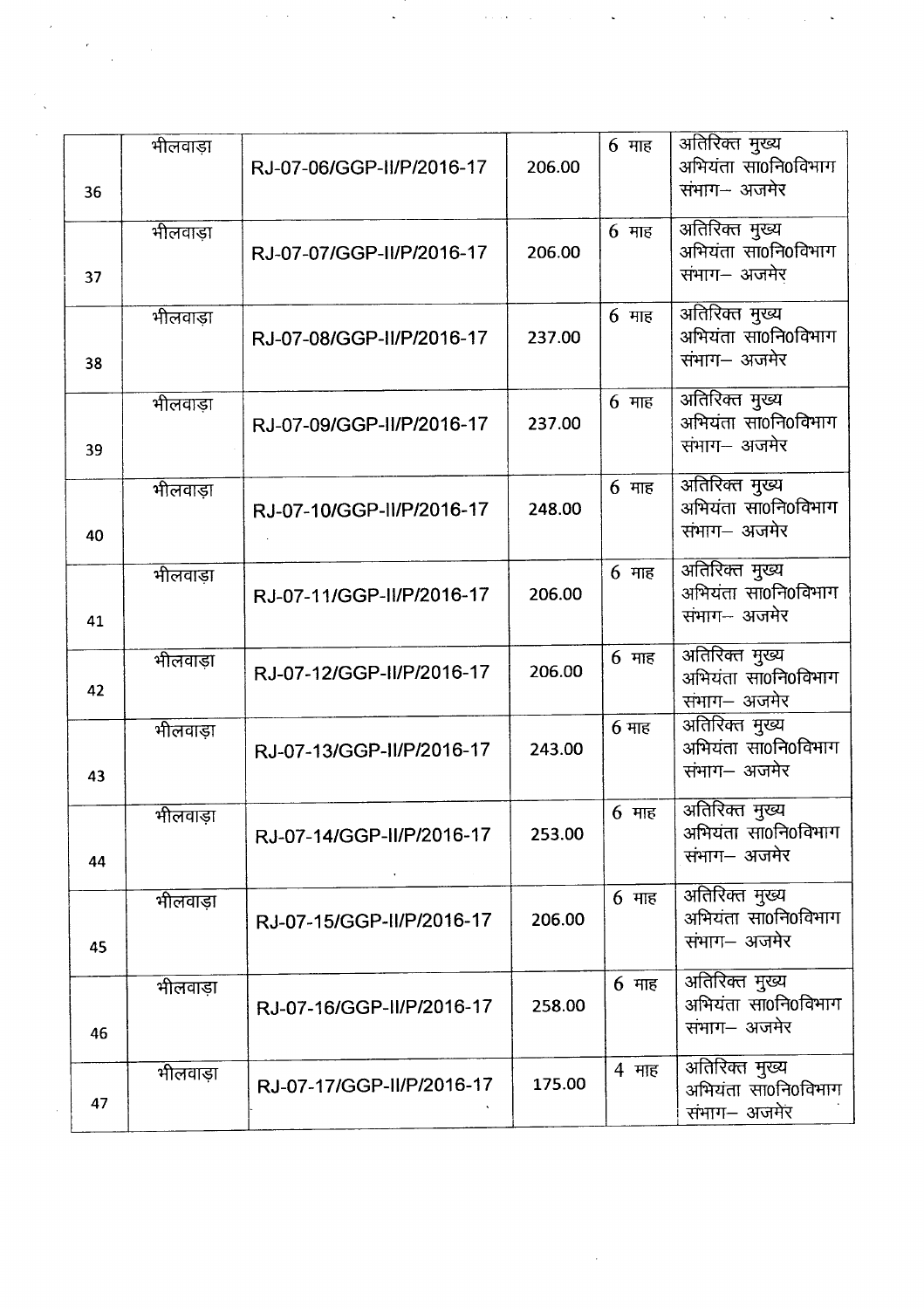| 48 | मीलवाड़ा | RJ-07-18/GGP-II/P/2016-17 | 206.00 | $6$ माह | अतिरिक्त मुख्य<br>अभियंता सा0नि0विभाग<br>संभाग- अजमेर   |
|----|----------|---------------------------|--------|---------|---------------------------------------------------------|
| 49 | भीलवाड़ा | RJ-07-19/GGP-II/P/2016-17 | 206.00 | $6$ माह | अतिरिक्त मुख्य<br>अभियंता सा0नि0विभाग<br>संभाग– अजमेर   |
| 50 | भीलवाड़ा | RJ-07-20/GGP-II/P/2016-17 | 155.00 | 4 माह   | अतिरिक्त मुख्य<br>अभियंता सा0नि0विभाग<br>संभाग- अजमेर   |
| 51 | बीकानेर  | RJ-08-01/GGP-II/P/2016-17 | 507.00 | 8 माह   | अतिरिक्त मुख्य<br>अभियंता सा0नि0विभाग<br>संभाग –बीकानेर |
| 52 | बीकानेर  | RJ-08-02/GGP-II/P/2016-17 | 619.00 | 8 माह   | अतिरिक्त मुख्य<br>अभियंता सा0नि0विभाग<br>संभाग –बीकानेर |
| 53 | बीकानेर  | RJ-08-03/GGP-II/P/2016-17 | 464.00 | $6$ माह | अतिरिक्त मुख्य<br>अभियंता सा0नि0विभाग<br>संभाग —बीकानेर |
| 54 | बीकानेर  | RJ-08-04/GGP-II/P/2016-17 | 508.00 | 8 माह   | अतिरिक्त मुख्य<br>अभियंता सा0नि0विभाग<br>संभाग –बीकानेर |
| 55 | बीकानेर  | RJ-08-05/GGP-II/P/2016-17 | 310.00 | $6$ माह | अतिरिक्त मुख्य<br>अभियंता सा0नि0विभाग<br>संभाग –बीकानेर |
| 56 | बीकानेर  | RJ-08-06/GGP-II/P/2016-17 | 568.00 | 8 माह   | अतिरिक्त मुख्य<br>अभियंता सा0नि0विभाग<br>संभाग –बीकानेर |
| 57 | बून्दी   | RJ-09-01/GGP-II/P/2016-17 | 746.00 | 8 माह   | अतिरिक्त मुख्य<br>अभियंता सा0नि0विभाग<br>संभाग –कोटा    |
| 58 | बून्दी   | RJ-09-02/GGP-II/P/2016-17 | 617.00 | 8 माह   | अतिरिक्त मुख्य<br>अभियंता सा0नि0विभाग<br>संभाग –कोटा    |
| 59 | बून्दी   | RJ-09-03/GGP-II/P/2016-17 | 660.00 | 8 माह   | अतिरिक्त मुख्य<br>अभियंता सा0नि0विभाग<br>संभाग –कोटा    |
| 60 | चितौडगढ़ | RJ-10-01/GGP-II/P/2016-17 | 929.00 | 10 माह  | अतिरिक्त मुख्य<br>अभियंता सा0नि0विभाग<br>संभाग -उदयपुर  |
| 61 | चितौडगढ़ | RJ-10-02/GGP-II/P/2016-17 | 980.00 | 10 माह  | अतिरिक्त मुख्य<br>अभियंता सा0नि0विभाग<br>संभाग –उदयपुर  |

 $\mathcal{L}_{\mathcal{A}}$ 

 $\label{eq:2.1} \mathcal{L}(\mathcal{L}^{\text{max}}_{\mathcal{L}}(\mathcal{L}^{\text{max}}_{\mathcal{L}}))\leq \mathcal{L}(\mathcal{L}^{\text{max}}_{\mathcal{L}}(\mathcal{L}^{\text{max}}_{\mathcal{L}}))$ 

 $\frac{1}{\sqrt{2}}$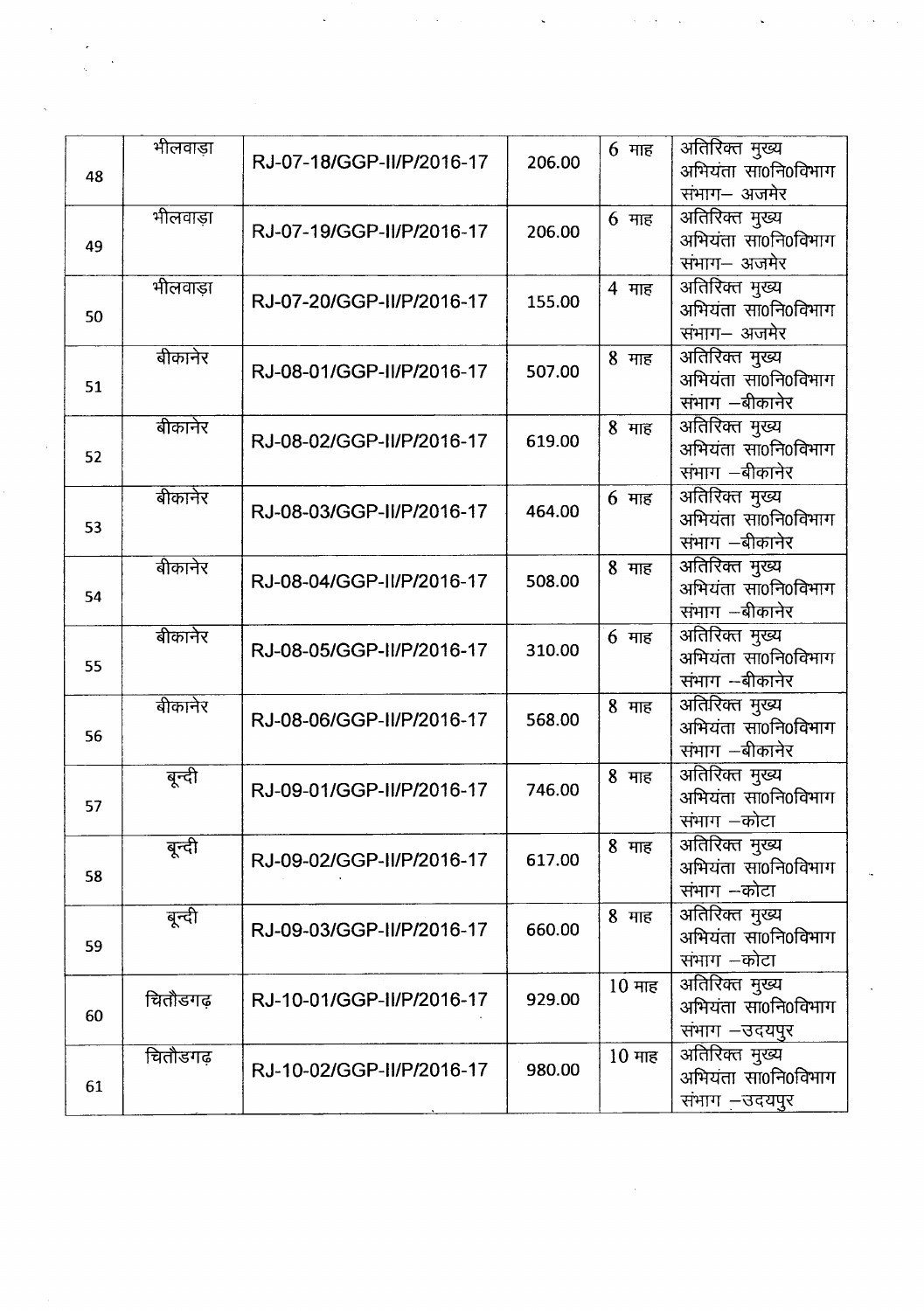| 62 | चितौडगढ़ | RJ-10-03/GGP-II/P/2016-17 | 1135.00 | 12 माह                       | अतिरिक्त मुख्य<br>अभियंता सा0नि0विभाग<br>संभाग -उदयपुर        |
|----|----------|---------------------------|---------|------------------------------|---------------------------------------------------------------|
| 63 | चितौडगढ़ | RJ-10-04/GGP-II/P/2016-17 | 413.00  | $6$ माह                      | अतिरिक्त मुख्य<br>अभियंता सा0नि0विभाग<br>संभाग –उदयपुर        |
| 64 | चूरु     | RJ-11-01/GGP-II/P/2016-17 | 464.00  | $6$ माह                      | अतिरिक्त मुख्य<br>अभियंता सा0नि0विभाग<br>संभाग –बीकानेर       |
| 65 | चूरू     | RJ-11-02/GGP-II/P/2016-17 | 671.00  | $8$ माह                      | अतिरिक्त मुख्य<br>अभियंता सा0नि0विभाग<br>संभाग –बीकानेर       |
| 66 | चूरू     | RJ-11-03/GGP-II/P/2016-17 | 413.00  | $6 \text{ m}$ ह              | अतिरिक्त मुख्य<br>अभियंता सा0नि0विभाग<br>संभाग –बीकानेर       |
| 67 | चूरू     | RJ-11-04/GGP-II/P/2016-17 | 412.00  | $6$ माह                      | अतिरिक्त मुख्य<br>अभियंता सा0नि0विभाग<br>संभाग –बीकानेर       |
| 68 | चूरू     | RJ-11-05/GGP-II/P/2016-17 | 619.00  | 8 माह                        | अतिरिक्त मुख्य<br>अभियंता सा0नि0विभाग<br>संभाग –बीकानेर       |
| 69 | चूरु     | RJ-11-06/GGP-II/P/2016-17 | 418.00  | $6 \text{ }\overline{7}$ माह | अतिरिक्त मुख्य<br>अभियंता सा0नि0विभाग<br>संभाग –बीकानेर       |
| 70 | दौसा     | RJ-12-01/GGP-II/P/2016-17 | 1084.00 | 12 माह                       | अतिरिक्त मुख्य<br>अभियंता सा0नि0विभाग<br>संभाग –द्वितीय जयपुर |
| 71 | दौसा     | RJ-12-02/GGP-II/P/2016-17 | 464.00  | $6$ माह                      | अतिरिक्त मुख्य<br>अभियंता सा0नि0विभाग<br>संभाग –द्वितीय जयपुर |
| 72 | दौसा     | RJ-12-03/GGP-II/P/2016-17 | 722.00  | 8 माह                        | अतिरिक्त मुख्य<br>अभियंता सा0नि0विभाग<br>संभाग -द्वितीय जयपुर |
| 73 | धौलपुर   | RJ-13-01/GGP-II/P/2016-17 | 206.00  | $6$ माह                      | अतिरिक्त मुख्य<br>अभियंता सा0नि0विभाग<br>संभाग -भरतपुर        |
| 74 | धौलपुर   | RJ-13-02/GGP-II/P/2016-17 | 722.00  | 8 माह                        | अतिरिक्त मुख्य<br>अभियंता सा0नि0विभाग<br>संभाग --भरतपुर       |
| 75 | धौलपुर   | RJ-13-03/GGP-II/P/2016-17 | 826.00  | $10 \text{ }\text{H}$ ह      | अतिरिक्त मुख्य<br>अभियंता सा0नि0विभाग<br>संभाग —भरतपुर        |

 $\mathcal{L}(\mathbf{x})$  and the second contribution  $\mathbf{x}$  . The second contribution of  $\mathbf{x}$ 

an S

 $\mathcal{L}_{\text{max}}$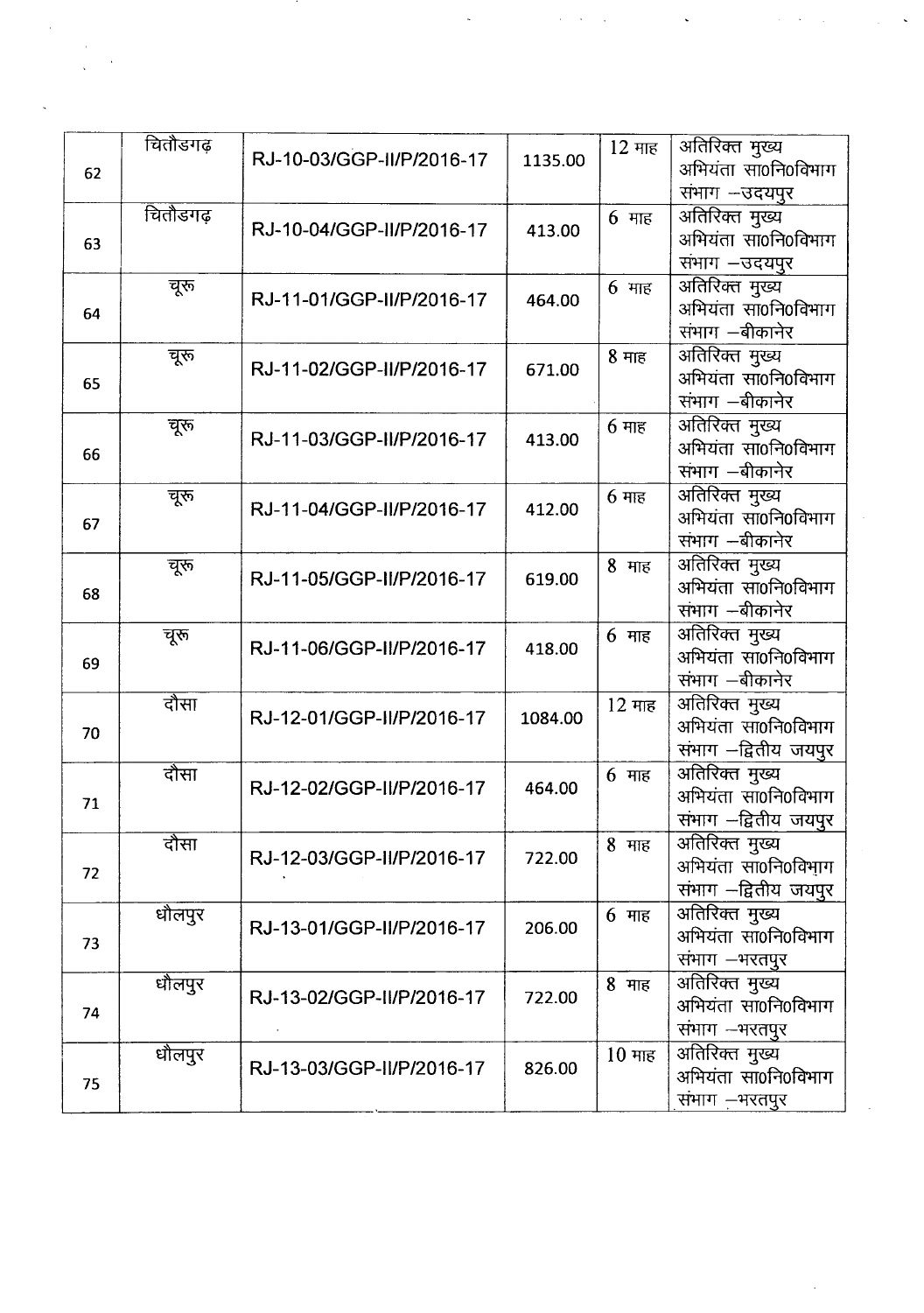| 76 | डूंगरपुर  | RJ-14-01/GGP-II/P/2016-17 | 464.00 | $6$ माह | अतिरिक्त मुख्य<br>अभियंता सा0नि0विभाग |
|----|-----------|---------------------------|--------|---------|---------------------------------------|
|    |           |                           |        |         | संभाग - उदयपुर                        |
|    | डूंगरपुर  | RJ-14-02/GGP-II/P/2016-17 | 413.00 | $6$ माह | अतिरिक्त मुख्य                        |
| 77 |           |                           |        |         | अभियंता सा0नि0विभाग                   |
|    |           |                           |        |         | संभाग –उदयपुर                         |
|    | डूंगरपुर  |                           |        | 8 माह   | अतिरिक्त मुख्य                        |
| 78 |           | RJ-14-03/GGP-II/P/2016-17 | 774.00 |         | अभियंता सा0नि0विभाग                   |
|    |           |                           |        |         | संभाग –उदयपुर                         |
|    | डूंगरपुर  |                           |        | 10 माह  | अतिरिक्त मुख्य                        |
| 79 |           | RJ-14-04/GGP-II/P/2016-17 | 877.00 |         | अभियंता सा0नि0विभाग                   |
|    |           |                           |        |         | संभाग -उदयपुर                         |
|    | डूंगरपुर  |                           |        | 8 माह   | अतिरिक्त मुख्य                        |
| 80 |           | RJ-14-05/GGP-II/P/2016-17 | 593.00 |         | अभियंता सा0नि0विभाग                   |
|    |           |                           |        |         | संभाग -उदयपुर                         |
|    | हनुमानगढ़ |                           |        | $6$ माह | अतिरिक्त मुख्य                        |
|    |           | RJ-15-01/GGP-II/P/2016-17 | 361.00 |         | अभियंता सा0नि0विभाग                   |
| 81 |           |                           |        |         | संभाग –बीकानेर                        |
|    | हनुमानगढ़ |                           |        | 6 माह   | अतिरिक्त मुख्य                        |
|    |           | RJ-15-02/GGP-II/P/2016-17 | 353.00 |         | अभियंता सा0नि0विभाग                   |
| 82 |           |                           |        |         | संभाग —बीकानेर                        |
|    | हनुमानगढ़ |                           |        | 6 माह   | अतिरिक्त मुख्य                        |
|    |           | RJ-15-03/GGP-II/P/2016-17 | 320.00 |         | अभियंता सा0नि0विभाग                   |
| 83 |           |                           |        |         | संभाग —बीकानेर                        |
|    | हनुमानगढ़ |                           |        | 8 माह   | अतिरिक्त मुख्य                        |
|    |           | RJ-15-04/GGP-II/P/2016-17 | 668.00 |         | अभियंता सा0नि0विभाग                   |
| 84 |           |                           |        |         | संभाग —बीकानेर                        |
|    | हनुमानगढ़ |                           |        | 8 माह   | अतिरिक्त मुख्य                        |
|    |           | RJ-15-05/GGP-II/P/2016-17 | 508.00 |         | अभियंता सा0नि0विभाग                   |
| 85 |           |                           |        |         | संभाग –बीकानेर                        |
|    | हनुमानगढ़ |                           |        | $6$ माह | अतिरिक्त मुख्य                        |
|    |           | RJ-15-06/GGP-II/P/2016-17 | 475.00 |         | अभियंता सा0नि0विभाग                   |
| 86 |           |                           |        |         | संभाग –बीकानेर                        |
|    | हनुमानगढ़ |                           |        | $6$ माह | अतिरिक्त मुख्य                        |
|    |           | RJ-15-07/GGP-II/P/2016-17 | 284.00 |         | अभियंता सा0नि0विभाग                   |
| 87 |           |                           |        |         | संभाग —बीकानेर                        |
|    | जयपुर     |                           |        | 8 माह   | अतिरिक्त मुख्य                        |
|    |           | RJ-16-01/GGP-II/P/2016-17 | 560.00 |         | अभियंता सा0नि0विभाग                   |
| 88 |           |                           |        |         | संभाग -द्वितीय जयपुर                  |
|    |           |                           |        | 8 माह   | अतिरिक्त मुख्य                        |
|    | जयपुर     | RJ-16-02/GGP-II/P/2016-17 | 619.00 |         | अभियंता सा0नि0विभाग                   |
| 89 |           |                           |        |         | संभाग —द्वितीय जयपुर                  |
|    |           |                           |        |         |                                       |

 $\label{eq:2.1} \mathcal{L}(\mathcal{L}^{\text{max}}_{\text{max}}(\mathcal{L}^{\text{max}}_{\text{max}}(\mathcal{L}^{\text{max}}_{\text{max}}(\mathcal{L}^{\text{max}}_{\text{max}})))$ 

 $\bar{\epsilon}$ 

 $\frac{1}{\sqrt{2}}$  $\hat{\mathcal{A}}$ 

 $\label{eq:2.1} \frac{1}{\sqrt{2\pi}}\left(\frac{1}{\sqrt{2\pi}}\right)^{1/2}\frac{1}{\sqrt{2\pi}}\left(\frac{1}{\sqrt{2\pi}}\right)^{1/2}\frac{1}{\sqrt{2\pi}}\,.$ 

 $\frac{1}{2} \frac{1}{2} \frac{1}{2} \frac{1}{2}$ 

 $\label{eq:1} \frac{1}{\sqrt{2}}\sum_{i=1}^n\frac{1}{\sqrt{2}}\left(\frac{1}{\sqrt{2}}\sum_{i=1}^n\frac{1}{\sqrt{2}}\sum_{i=1}^n\frac{1}{\sqrt{2}}\sum_{i=1}^n\frac{1}{\sqrt{2}}\sum_{i=1}^n\frac{1}{\sqrt{2}}\sum_{i=1}^n\frac{1}{\sqrt{2}}\sum_{i=1}^n\frac{1}{\sqrt{2}}\sum_{i=1}^n\frac{1}{\sqrt{2}}\sum_{i=1}^n\frac{1}{\sqrt{2}}\sum_{i=1}^n\frac{1}{\sqrt{2}}\$ 

 $\hat{A}^{\dagger}$ 

 $\ddot{\phantom{0}}$ 

 $\hat{\mathcal{A}}$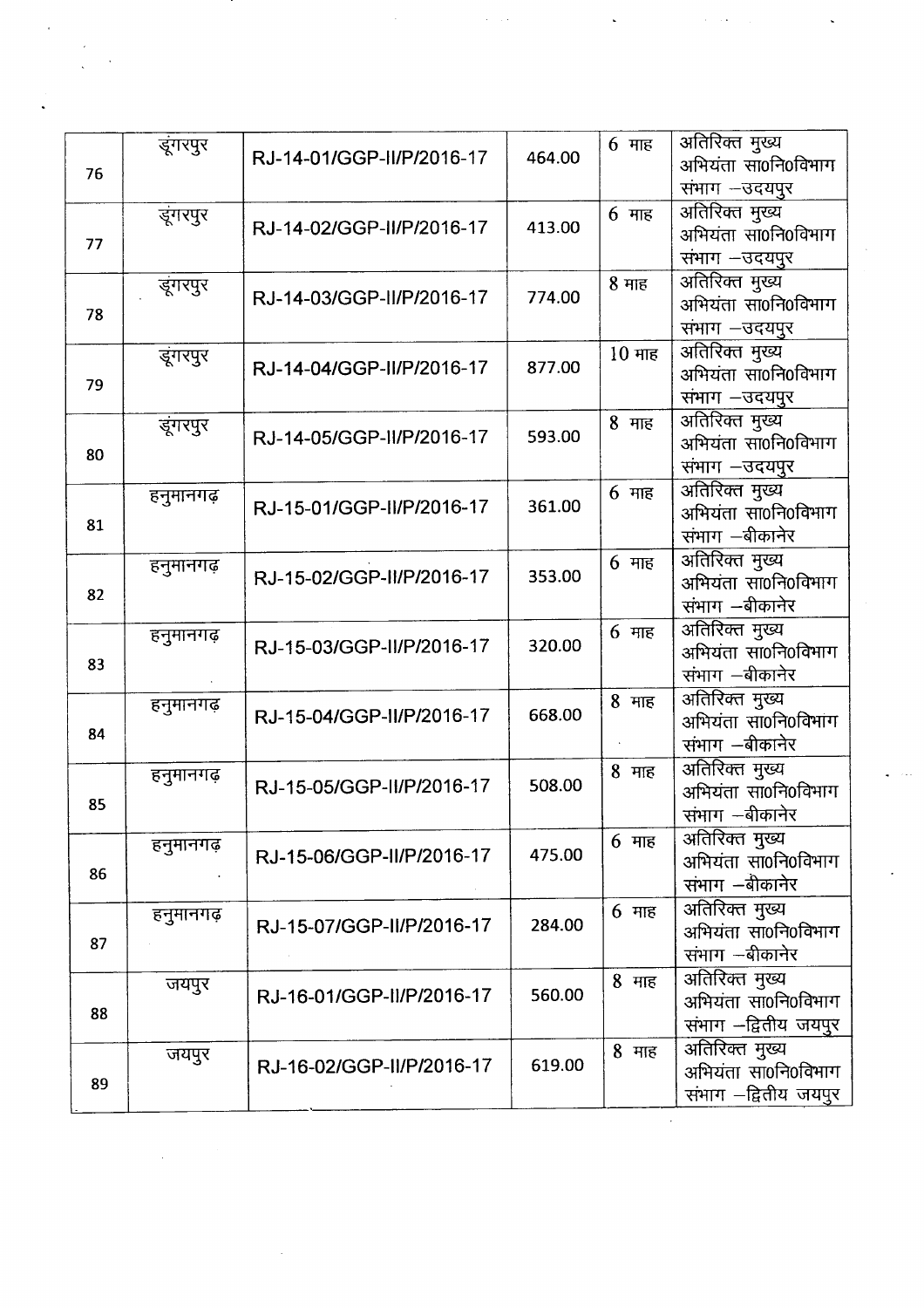| 90  | जयपुर   | RJ-16-03/GGP-II/P/2016-17 | 413.00 | $6$ माह                  | अतिरिक्त मुख्य<br>अभियंता सा0नि0विभाग |
|-----|---------|---------------------------|--------|--------------------------|---------------------------------------|
|     |         |                           |        |                          | संभाग -द्वितीय जयपुर                  |
|     | जयपुर   | RJ-16-04/GGP-II/P/2016-17 |        | 8 माह                    | अतिरिक्त मुख्य                        |
| 91  |         |                           | 568.00 |                          | अभियंता सा0नि0विभाग                   |
|     |         |                           |        |                          | संभाग –द्वितीय जयपुर                  |
|     | जयपुर   |                           |        | 6 माह                    | अतिरिक्त मुख्य                        |
| 92  |         | RJ-16-05/GGP-II/P/2016-17 | 447.00 |                          | अभियंता सा0नि0विभाग                   |
|     |         |                           |        |                          | संभाग -द्वितीय जयपुर                  |
|     | जयपुर   |                           |        | $6$ माह                  | अतिरिक्त मुख्य                        |
| 93  |         | RJ-16-06/GGP-II/P/2016-17 | 413.00 |                          | अभियंता सा0नि0विभाग                   |
|     |         |                           |        |                          | संभाग —द्वितीय जयपुर                  |
|     | जयपुर   |                           |        | 8 माह                    | अतिरिक्त मुख्य                        |
| 94  |         | RJ-16-07/GGP-II/P/2016-17 | 568.00 |                          | अभियंता सा0नि0विभाग                   |
|     |         |                           |        |                          | संभाग -द्वितीय जयपुर                  |
|     | जयपुर   |                           |        | 6 माह                    | <u>जतिरिक्त</u> मुख्य                 |
| 95  |         | RJ-16-08/GGP-II/P/2016-17 | 405.00 |                          | अभियंता सा0नि0विभाग                   |
|     |         |                           |        |                          | संभाग -द्वितीय जयपुर                  |
|     | जयपुर   |                           |        | 8 माह                    | अतिरिक्त मुख्य                        |
| 96  |         | RJ-16-09/GGP-II/P/2016-17 | 616.00 |                          | अभियंता सा0नि0विभाग                   |
|     |         |                           |        |                          | संभाग -द्वितीय जयपुर                  |
|     | जयपुर   |                           |        | $6 \text{ }\overline{4}$ | अतिरिक्त मुख्य                        |
|     |         | RJ-16-10/GGP-II/P/2016-17 | 387.00 |                          | अभियंता सा0नि0विभाग                   |
| 97  |         |                           |        |                          | संभाग -द्वितीय जयपुर                  |
|     | जयपुर   |                           |        | $6$ माह                  | अतिरिक्त मुख्य                        |
|     |         | RJ-16-11/GGP-II/P/2016-17 | 413.00 |                          | अभियंता सा0नि0विभाग                   |
| 98  |         |                           |        |                          | संभाग –द्वितीय जयपुर                  |
|     | जयपुर   |                           |        | 8 माह                    | अतिरिक्त मुख्य                        |
|     |         | RJ-16-12/GGP-II/P/2016-17 | 671.00 |                          | अभियंता सा0नि0विभाग                   |
| 99  |         |                           |        |                          | संभाग --द्वितीय जयपुर                 |
|     | जैसलमेर |                           |        | 8 माह                    | अतिरिक्त मुख्य                        |
|     |         | RJ-17-01/GGP-II/P/2016-17 | 593.00 |                          | अभियंता सा0नि0विभाग                   |
| 100 |         |                           |        |                          | संभाग –जोधपुर                         |
|     | जैसलमेर |                           |        |                          | अतिरिक्त मुख्य                        |
|     |         | RJ-17-02/GGP-II/P/2016-17 | 451.00 | $6$ माह                  | अभियंता सा0नि0विभाग                   |
| 101 |         |                           |        |                          | संभाग -जोधपुर                         |
|     | जैसलमेर |                           |        |                          |                                       |
|     |         | RJ-17-03/GGP-II/P/2016-17 | 671.00 | 8 माह                    | अतिरिक्त मुख्य<br>अभियंता सा0नि0विभाग |
| 102 |         |                           |        |                          |                                       |
|     |         |                           |        |                          | संभाग -जोधपुर                         |
|     | जालोर   | RJ-18-01/GGP-II/P/2016-17 | 593.00 | 8 माह                    | अतिरिक्त मुख्य                        |
| 103 |         |                           |        |                          | अभियंता सा0नि0विभाग                   |
|     |         |                           |        |                          | संभाग -जोधपुर                         |

 $\label{eq:2.1} \frac{1}{2} \sum_{i=1}^n \frac{1}{2} \sum_{j=1}^n \frac{1}{2} \sum_{j=1}^n \frac{1}{2} \sum_{j=1}^n \frac{1}{2} \sum_{j=1}^n \frac{1}{2} \sum_{j=1}^n \frac{1}{2} \sum_{j=1}^n \frac{1}{2} \sum_{j=1}^n \frac{1}{2} \sum_{j=1}^n \frac{1}{2} \sum_{j=1}^n \frac{1}{2} \sum_{j=1}^n \frac{1}{2} \sum_{j=1}^n \frac{1}{2} \sum_{j=1}^n \frac{$ 

 $\mathbf{v} = \mathbf{v} \times \mathbf{v}$ 

 $\hat{\mathcal{A}}$  $\sim$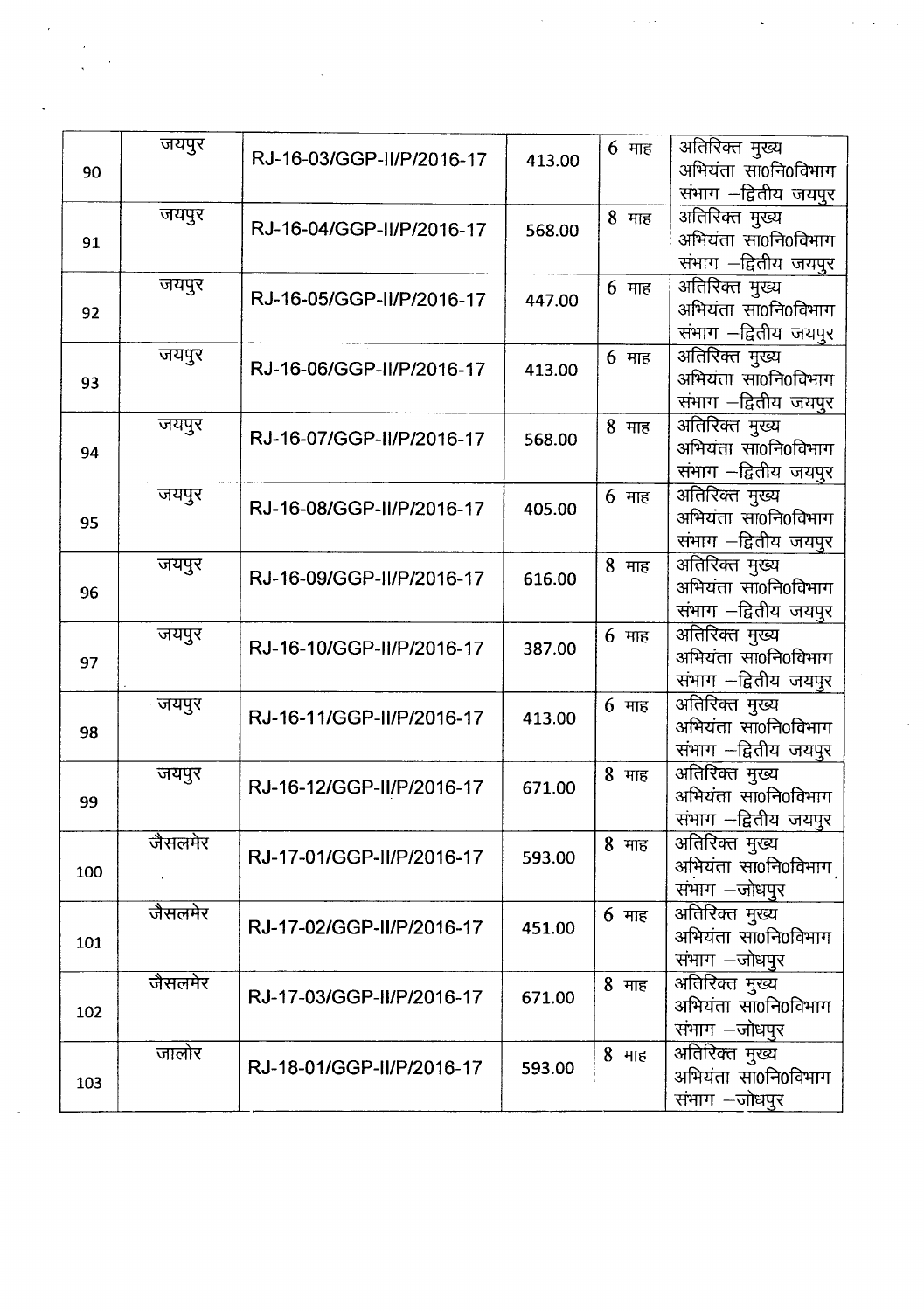| 104 | जालोर   | RJ-18-02/GGP-II/P/2016-17 | 666.00  | 8 माह     | अतिरिक्त मुख्य<br>अभियंता सा0नि0विभाग<br>संभाग –जोधपुर       |
|-----|---------|---------------------------|---------|-----------|--------------------------------------------------------------|
| 105 | जालोर   | RJ-18-03/GGP-II/P/2016-17 | 671.00  | 8 माह     | अतिरिक्त मुख्य<br>अभियंता सा0नि0विभाग<br>संभाग –जोधपुर       |
| 106 | जालोर   | RJ-18-04/GGP-II/P/2016-17 | 516.00  | 8 माह     | अतिरिक्त मुख्य<br>अभियंता सा0नि0विभाग<br>संभाग –जोधपुर       |
| 107 | जालोर   | RJ-18-05/GGP-II/P/2016-17 | 547.00  | 8 माह     | अतिरिक्त मुख्य<br>अभियंता सा0नि0विभाग<br>संभाग -जोधपुर       |
| 108 | झालावाड | RJ-19-01/GGP-II/P/2016-17 | 1445.00 | 12<br>माह | अतिरिक्त मुख्य<br>अभियंता सा0नि0विभाग<br>संभाग –कोटा         |
| 109 | झालावाड | RJ-19-02/GGP-II/P/2016-17 | 774.00  | 8 माह     | अतिरिक्त मुख्य<br>अभियंता सा0नि0विभाग<br>संभाग —कोटा         |
| 110 | झालावाड | RJ-19-03/GGP-II/P/2016-17 | 774.00  | 8 माह     | अतिरिक्त मुख्य<br>अभियंता सा0नि0विभाग<br>संभाग –कोटा         |
| 111 | झालावाड | RJ-19-04/GGP-II/P/2016-17 | 464.00  | $6$ माह   | अतिरिक्त मुख्य<br>अभियंता सा0नि0विभाग<br>संभाग —कोटा         |
| 112 | झालावाड | RJ-19-05/GGP-II/P/2016-17 | 310.00  | 6 माह     | अतिरिक्त मुख्य<br>अभियंता सा0नि0विभाग<br>संभाग –कोटा         |
| 113 | झुझुन्  | RJ-20-01/GGP-II/P/2016-17 | 361.00  | $6$ माह   | अतिरिक्त मुख्य<br>अभियंता सा0नि0विभाग<br>संभाग -प्रथम जयपुर  |
| 114 | झुझुनू  | RJ-20-02/GGP-II/P/2016-17 | 258.00  | $6$ माह   | अतिरिक्त मुख्य<br>अभियंता सा0नि0विभाग<br>संभाग -प्रथम जयपुर  |
| 115 | झुंझुन् | RJ-20-03/GGP-II/P/2016-17 | 258.00  | 6 माह     | अतिरिक्त मुख्य<br>अभियंता सा0नि0विभाग<br>संभाग - प्रथम जयपुर |
| 116 | झुझुन्  | RJ-20-04/GGP-II/P/2016-17 | 258.00  | $6$ माह   | अतिरिक्त मुख्य<br>अभियंता सा0नि0विभाग<br>संभाग –प्रथम जयपुर  |
| 117 | झुझुन्  | RJ-20-05/GGP-II/P/2016-17 | 206.00  | 6 माह     | अतिरिक्त मुख्य<br>अभियंता सा0नि0विभाग<br>संभाग –प्रथम जयपुर  |

 $\frac{1}{2}$ 

 $\hat{\boldsymbol{\theta}}$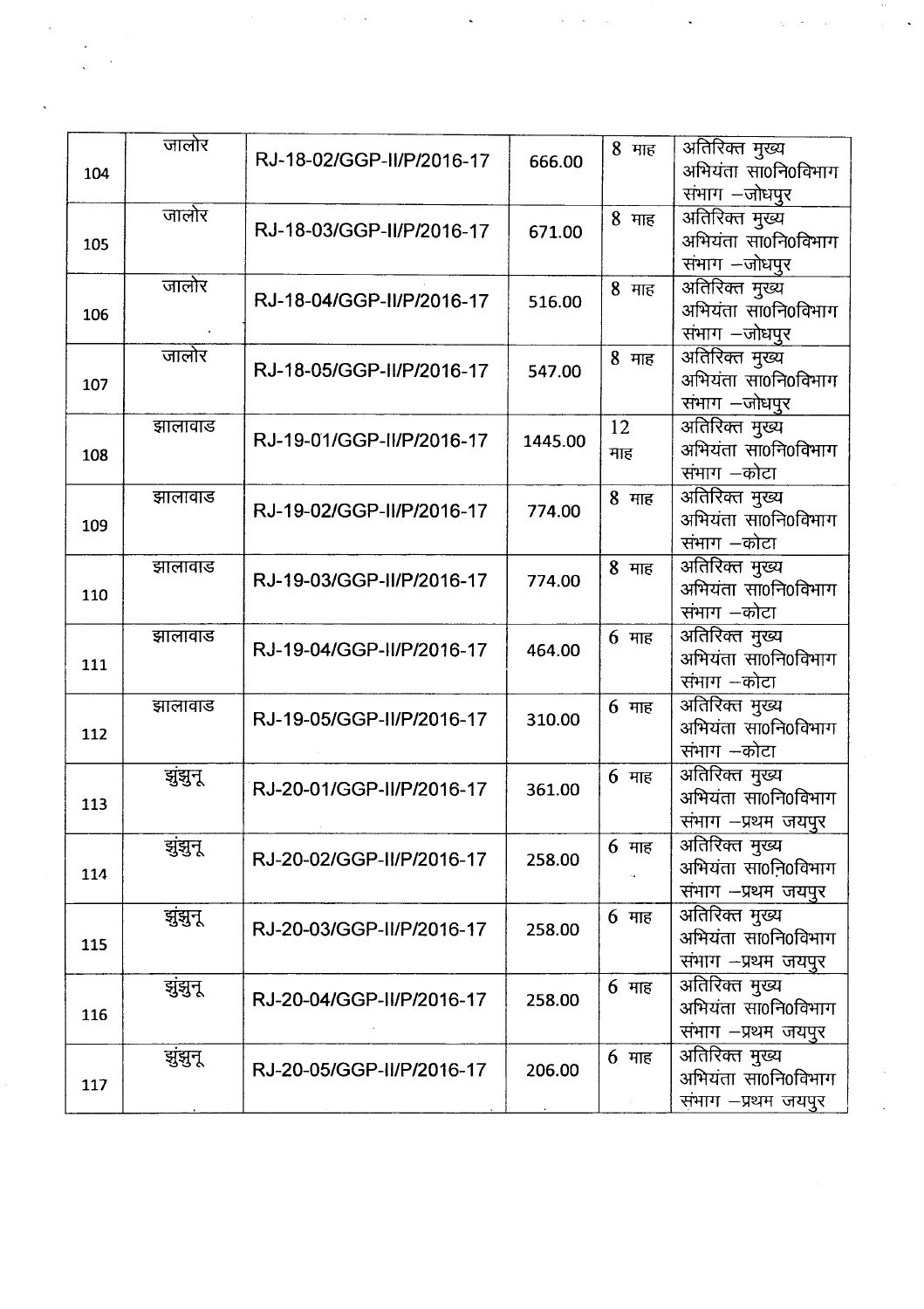| 160 | पाली         | RJ-25-01/GGP-II/P/2016-17 | 1473.00 | 12 माह    | अतिरिक्त मुख्य<br>अभियंता सा0नि0विभाग<br>संभाग -जोधपुर |
|-----|--------------|---------------------------|---------|-----------|--------------------------------------------------------|
| 161 | पाली         | RJ-25-02/GGP-II/P/2016-17 | 1161.00 | 12 माह    | अतिरिक्त मुख्य<br>अभियंता सा0नि0विभाग<br>संभाग -जोधपुर |
| 162 | पाली         | RJ-25-03/GGP-II/P/2016-17 | 1238.00 | 12 माह    | अतिरिक्त मुख्य<br>अभियंता सा0नि0विभाग<br>संभाग -जोधपुर |
| 163 | प्रतापगढ़    | RJ-26-01/GGP-II/P/2016-17 | 568.00  | $8 - 415$ | अतिरिक्त मुख्य<br>अभियंता सा0नि0विभाग<br>संभाग –उदयपुर |
| 164 | प्रतापगढ     | RJ-26-02/GGP-II/P/2016-17 | 929.00  | 10 माह    | अतिरिक्त मुख्य<br>अभियंता सा0नि0विभाग<br>संभाग -उदयपुर |
| 165 | प्रतापगढ़    | RJ-26-03/GGP-II/P/2016-17 | 258.00  | 6 माह     | अतिरिक्त मुख्य<br>अभियंता सा0नि0विभाग<br>संभाग -उदयपुर |
| 166 | राजसमन्द     | RJ-27-01/GGP-II/P/2016-17 | 516.00  | 8 माह     | अतिरिक्त मुख्य<br>अभियंता सा0नि0विभाग<br>संभाग -उदयपुर |
| 167 | राजसमन्द     | RJ-27-02/GGP-II/P/2016-17 | 619.00  | 8 माह     | अतिरिक्त मुख्य<br>अभियंता सा0नि0विभाग<br>संभाग -उदयपुर |
| 168 | राजसमन्द     | RJ-27-03/GGP-II/P/2016-17 | 671.00  | 8 माह     | अतिरिक्त मुख्य<br>अभियंता सा0नि0विभाग<br>संभाग -उदयपुर |
| 169 | राजसमन्द     | RJ-27-04/GGP-II/P/2016-17 | 568.00  | 8 माह     | अतिरिक्त मुख्य<br>अभियंता सा0नि0विभाग<br>संभाग –उदयपुर |
| 170 | सवाई माधोपुर | RJ-28-01/GGP-II/P/2016-17 | 413.00  | $6$ माह   | अतिरिक्त मुख्य<br>अभियंता सा0नि0विभाग<br>संभाग -भरतपुर |
| 171 | सवाई माधोपुर | RJ-28-02/GGP-II/P/2016-17 | 809.00  | 10 माह    | अतिरिक्त मुख्य<br>अभियंता सा0नि0विभाग<br>संभाग –भरतपुर |
| 172 | सवाई माधोपुर | RJ-28-03/GGP-II/P/2016-17 | 648.00  | 8 माह     | अतिरिक्त मुख्य<br>अभियंता सा0नि0विभाग<br>संभाग –भरतपुर |
| 173 | सवाई माधोपुर | RJ-28-04/GGP-II/P/2016-17 | 516.00  | 8 माह     | अतिरिक्त मुख्य<br>अभियंता सा0नि0विभाग<br>संभाग -भरतपुर |

 $\mathbf{C}$ 

 $\label{eq:2.1} \frac{1}{\sqrt{2}}\int_{\mathbb{R}^3}\frac{1}{\sqrt{2}}\left(\frac{1}{\sqrt{2}}\right)^2\frac{1}{\sqrt{2}}\left(\frac{1}{\sqrt{2}}\right)^2\frac{1}{\sqrt{2}}\left(\frac{1}{\sqrt{2}}\right)^2\frac{1}{\sqrt{2}}\left(\frac{1}{\sqrt{2}}\right)^2.$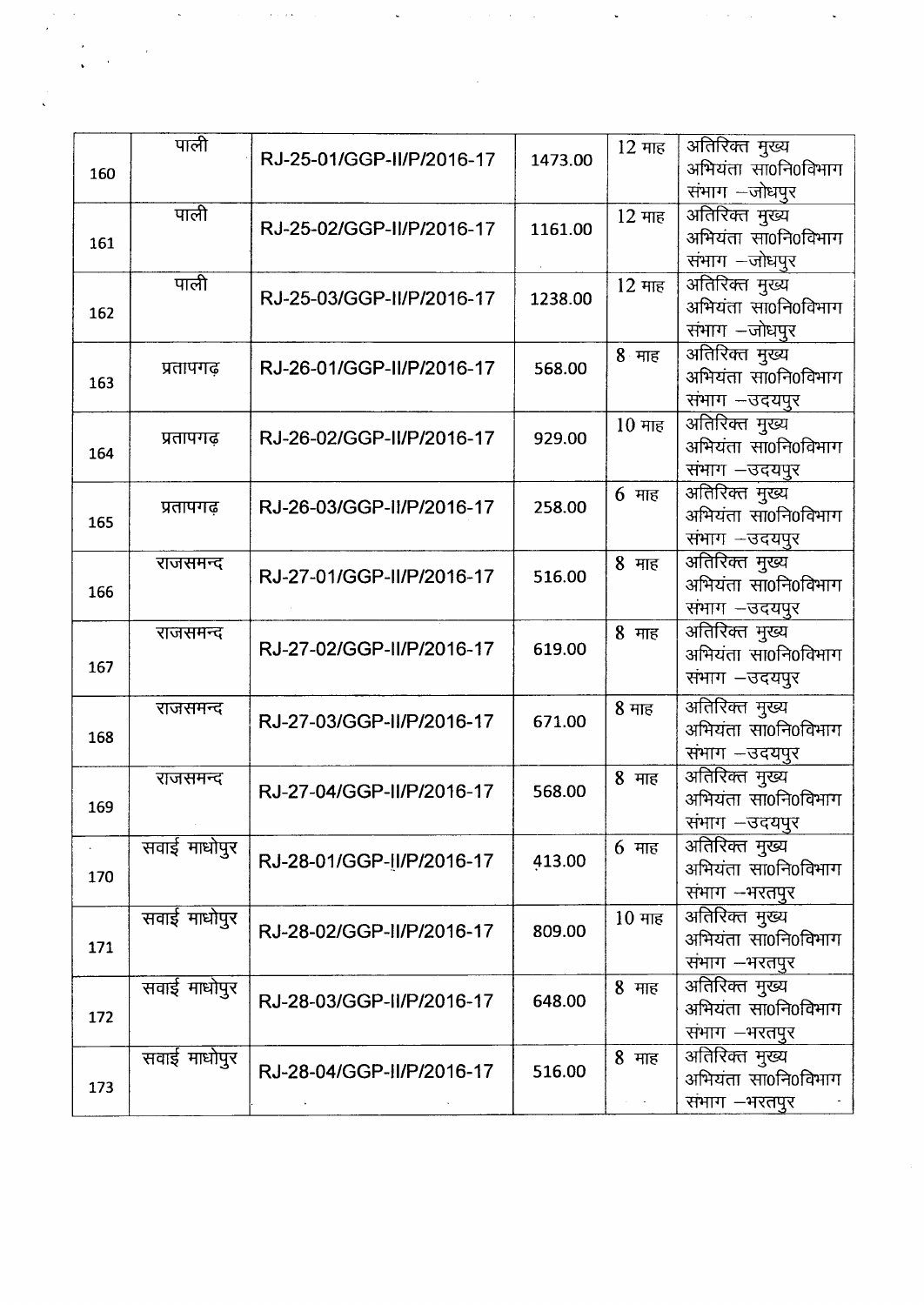- 2–निविदा प्रपत्रों हेतु आवेदन ⁄ डाउनलोड की अवधि **बुधवार 21 सितम्बर,** 2016, प्रातः 9.30 बजे से **शुक्रवार 21** अक्टूबर , 2016, सांयः 6.00 बजे तक होगी ।
- 3–(अ) निविदा प्रपत्र इलेक्ट्रोनिक फॉरमेट में बेव साईट http://eproc.rajasthan.gov.in पर **• बुधवार 21 सितम्बर,** 2016, प्रातः 9.30 बजे से **शुक्रवार 21 अक्टूबर,** 2016, सांयः 6.00 बजे तक जमा कराये \1fT <sup>~</sup> <sup>~</sup> I ~. **500.00 ~ ~ ~ Xlftr c5 ~** c5 ~ ~ ~ ~ **28** RtC1Jit~, **2016 को प्रातः 11.00 बजे सम्बन्धित सम्माग कार्यालय** में होगी। प्राप्त निविदायें, इलेक्ट्रोनिक फॉरमेट में बेवसाईट http://eproc.rajasthan.gov.in पर संबंधित अतिरिक्त मुख्य अभियंता / अधीक्षण अभियन्ता के कार्यालय  $\dot{P}$  दिनांक **मंगलवार 25 अक्टूबर 2016, को दोपहर 1.00** बजे से खोली जायेगी ।

यदि किसी कारणवश उस दिन अवकाश रहता है तो अगले दिन उसी समय व उसी स्थान पर निविदायें खोली<br>जायेगी । जायेगी ।

- (ब) निविदा जमा करवाने के बाद निविदा की समस्त प्रकिया ऑन लाइन होगी ।
- (स) निविदा खोलने की तिथि को किसी कारणवश यदि सारी निविदाएें नहीं खोली जा सकती है तो उसके अगले कार्य दिवस शेष निविदाऐं खोलने का कार्य जारी रखा जायेगा ।
- 4- कार्य करने हेतु कार्य स्थल उपलब्ध है ।
- 5– कार्यों के सम्मुख उपरोक्तानुसार वर्णित कार्यालय में संवेदक द्वारा **बुधवार 21 सितम्बर,** 2016, प्रातः 9.30 बजे से **शुकवार 21 अक्टूबर,** 2016, सांयः 6:00 बजे तक किसी भी कार्य दिवस को प्रातः 9:30 बजे से सांय 6:00 तक निविदा प्रपत्र को देखा जा सकता है अथवा वेबसाईट http://eproc.rajasthan.gov.in पर भी देखा जा सकता है । निविदा प्रपत्रों में निविदाकर्ता के लिए योग्यता सूचना तथा निविदाकर्ता की पात्रता, प्लान, स्पेसिफिकेशन, इ।इंग विभिन्न कार्यों की मात्रा एवं दरों का विवरण, नियम, शर्तें एवं अन्य विवरण वर्णित है ।
- 6- निविदादाता द्वारा निविदा शुल्क⁄धरोहर राशि नकद अथवा डिमाड ड्राफ्ट अथवा निविदा प्रपत्रों में वर्णित किसी एक प्रकार के रूप में निर्विदा खोलने वाले कार्यालय के एक अपर व एक लोअर कार्यालय में **सोमवार 24 ~, 2016 q;)- 1ffif. 9:30 ~ ~** "'tfTlJ: **6.00 ~** (fq) d"~ **fftS1QI'<24** 31ifti\CIf~ **2016 q;)- 1Il(f: 9:30 ~** <sup>~</sup> \*I(Ofql~ **25, <sup>~</sup> <sup>2016</sup> q;)- <sup>~</sup> 12.30 if\;)** (fQ) f.ifcm ~ \JfR ~ Cf>llIfC'lli if \illIT कराना आवश्यक है।
- 7–निविदा खोलने की दिनांक से 90 दिवसों तक स्वीकृति हेतु मान्य (open) रहेगी। यदि निविदाकर्ता उस अवधि में अपनी निविदा अथवा शर्तो में किसी प्रकार का संशोधन करता है अथवा अपनी निविदा वापस ले लेता है तो उसकी धरोहर राशि जब्त कर ली जावेगी ।
- 8– यदि संवेदक का नजदीकी रिश्तेदार (प्रथम रक्त सम्बन्धी व उनके पति/पत्नि) कार्य से सम्बन्धित वृत्त अथवा अधीनस्थ कार्यालय में खण्डीय लेखाकार अथवा सहायक अभियन्ता से लेकर अधीक्षण अभियन्ता स्तर का किसी भी स्तर पर पदस्थापित हो तो उसके कार्य पर नियुक्त करने पर प्रतिबन्ध रहेगा ।
- 9-राज्य सरकार में किसी भी अभियांत्रिकी विभाग में किसी भी इंजोनियर अथवा इंजीनियरिंग या प्रशासनिक कार्य पर नियुक्त राजपत्रित अधिकारी राज्य सरकार की अनुमति के बिना सेवा निवृति के 2 वर्ष तक संवेदक अथवा उसके कर्मचारी के रूप में कार्य नहीं कर सकेगें । याँदे संवेदक अथवा उसके कर्मचारियों में कोई ऐसा व्यक्ति जिसने राज्य सरकार की उक्त लिखित अनुमति निविदा जमा कराने से पहले अथवा संवेदक के यहाँ सेवाऐं लेने से पहले अनुमति नहीं ली है तो अनुबन्ध रदद किया जा सकेगा ।
- 10-निविदादाता इन प्रपत्रों को download कर सकते है । निविदाकर्ता द्वारा निविदा शुल्क नकद अथवा डिमांड ङ्गाफ्*ट के रूप* में सम्बन्धित कार्यालय में निर्धारित तिथि तक जमा कराना आवश्यक है ।
- 11- किसी भी निविदा को स्वीकार करने एवं बिना कारण बताये निरस्त करने के समस्त अधिकार सक्षम अधिकारी *के* पास सुरक्षित है । आर. पी. डब्ल्यू. ए-100 की समस्त शर्ते मान्य होगी।
- 12-संवेदक द्वारा उक्त कार्यो के लिए निर्धारित मशीनरी जो निविदा कि स्पेशल कंडीशन में वर्णित है, को स्वयं के पास होने या किराये पर लेने का प्रमाण-पत्र देना होगा ।
- $13$ --निविदा शुल्क निम्नाुसार निर्धारित है: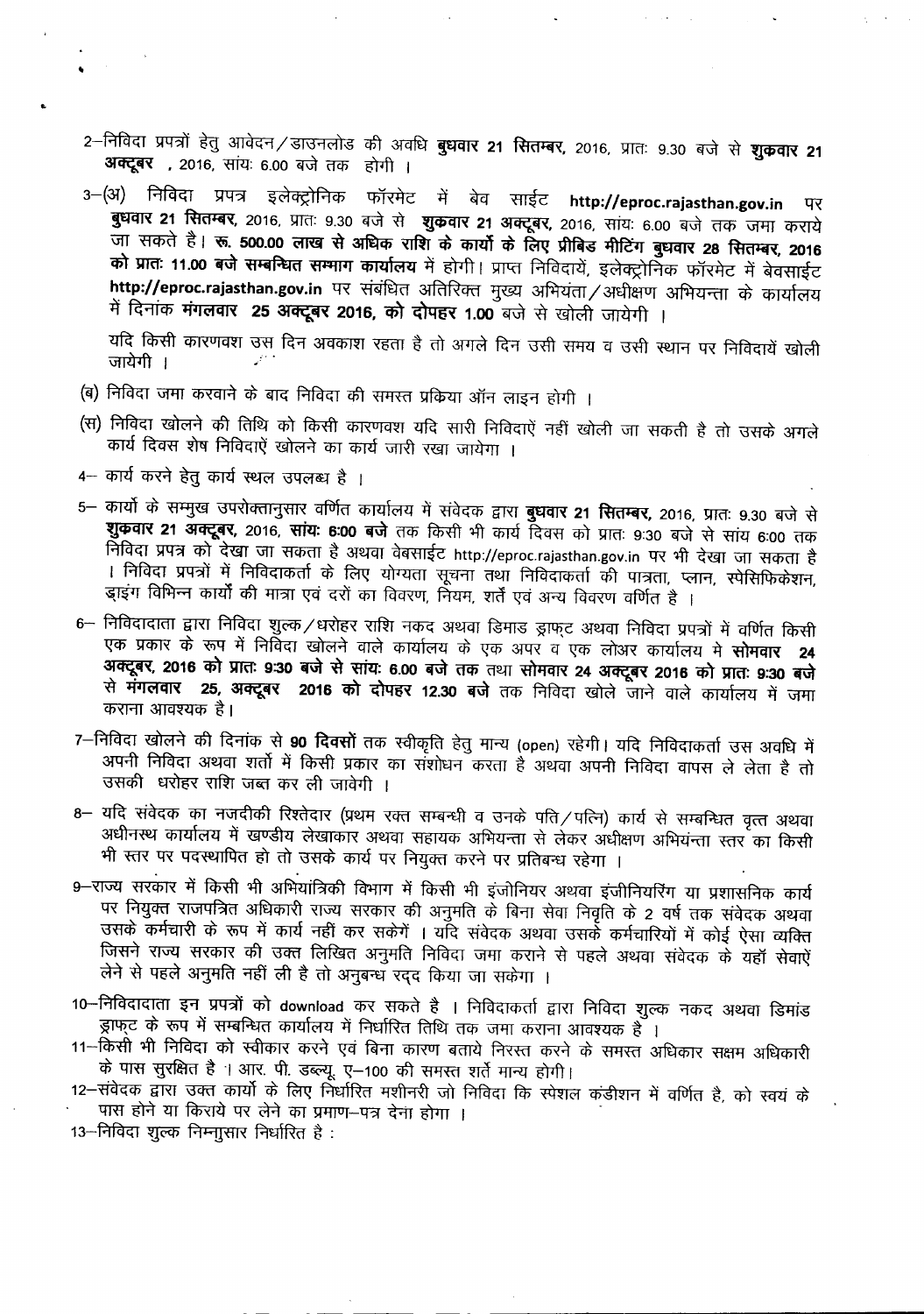| 202 | श्रीगंगानगर | RJ-31-10/GGP-II/P/2016-17 | 413.00  | $6$ माह | अतिरिक्त मुख्य<br>अभियंता सा0नि0विभाग<br>संभाग —बीकानेर |
|-----|-------------|---------------------------|---------|---------|---------------------------------------------------------|
| 203 | श्रीगंगानगर | RJ-31-11/GGP-II/P/2016-17 | 258.00  | $6$ माह | अतिरिक्त मुख्य<br>अभियंता सा0नि0विभाग<br>संभाग –बीकानेर |
| 204 | टोंक        | RJ-32-01/GGP-II/P/2016-17 | 820.00  | 10 माह  | अतिरिक्त मुख्य<br>अभियंता सा0नि0विभाग<br>संभाग -अजमेर   |
| 205 | टोंक        | RJ-32-02/GGP-II/P/2016-17 | 759.00  | 8 माह   | अतिरिक्त मुख्य<br>अभियंता सा0नि0विभाग<br>संभाग –अजमेर   |
| 206 | टोंक        | RJ-32-03/GGP-II/P/2016-17 | 774.00  | $8$ माह | अतिरिक्त मुख्य<br>अभियंता सा0नि0विभाग<br>संभाग -अजमेर   |
| 207 | उदयपुर      | RJ-33-01/GGP-II/P/2016-17 | 1557.00 | 12 माह  | अतिरिक्त मुख्य<br>अभियंता सा0नि0विभाग<br>संभाग -उदयपुर  |
| 208 | उदयपुर      | RJ-33-02/GGP-II/P/2016-17 | 1393.00 | 12 माह  | अतिरिक्त मुख्य<br>अभियंता सा0नि0विभाग<br>संभाग - उदयपुर |
| 209 | उदयपुर      | RJ-33-03/GGP-II/P/2016-17 | 1390.00 | 12 माह  | अतिरिक्त मुख्य<br>अभियंता सा0नि0विभाग<br>संभाग -उदयपुर  |
| 210 | उदयपुर      | RJ-33-04/GGP-II/P/2016-17 | 877.00  | 10 माह  | अतिरिक्त मुख्य<br>अभियंता सा0नि0विभाग<br>संभाग –उदयपुर  |
| 211 | उदयपुर      | RJ-33-05/GGP-II/P/2016-17 | 619.00  | 8 माह   | अतिरिक्त मुख्य<br>अभियंता सा0नि0विभाग<br>संभाग –उदयपुर  |
|     |             | <b>Total-</b>             | 1077.88 |         |                                                         |

.<br>निविदा प्रपत्रों को वेब साईट http://eproc.rajasthan.gov.in से डाउनलोड किया जा सकता है। इन निविदाओं मे भाग लेने वाले संवेदक निविदा को इलेक्ट्रोनिक फारमेट में वेबसाईट http://eproc.rajasthan.gov.in पर जमा केराएं।

निविदा हेतु पात्र संवेदको की श्रेणी :

| किसी भी सीमा तक  | ÷  | एए श्रेणी, संवेदक |
|------------------|----|-------------------|
| रूपये 300 लाख तक | ÷  | ए श्रेणी, संवेदक  |
| रूपये 150 लाख तक | ÷  | बी श्रेणी, संवेदक |
| रूपये 50 लाख तक  | ÷. | सी श्रेणी, संवेदक |

1– धरोहर राशि निविदा प्रपत्र में दर्शाई गई कुल अनुमानित लागत की दो प्रतिशत होगी एवं सार्वजनिक निर्माण , and a found worked to the community of the community of the community of the child of the community of the co होगी। धरोहर राशि सम्बन्धित अधिशार्षी अभियता के नाम दय होगा ।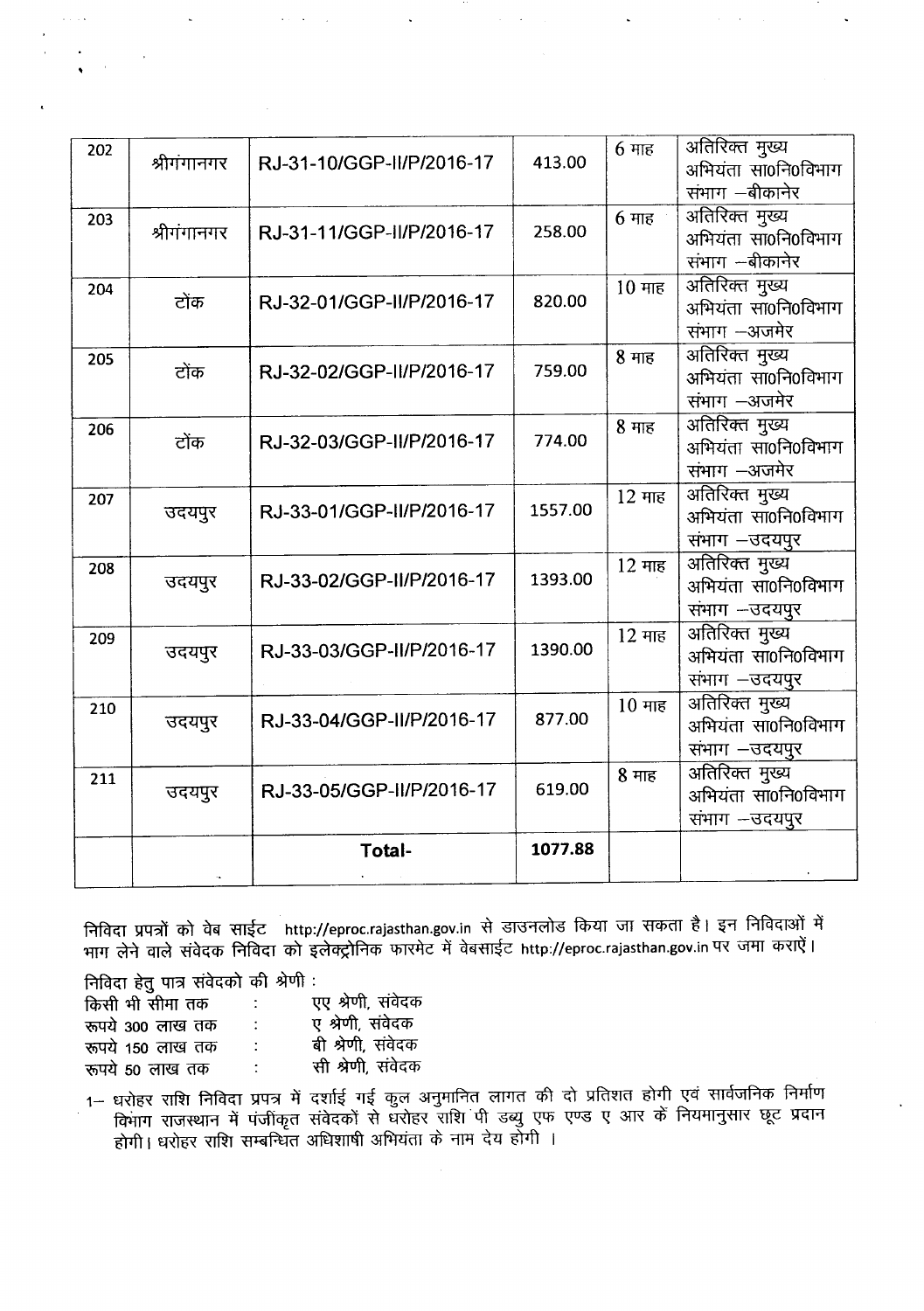| 188 | सीकर        | RJ-29-15/GGP-II/P/2016-17 | 330.00 | 6 माह         | अतिरिक्त मुख्य<br>अभियंता सा0नि0विभाग<br>संभाग -प्रथम जयपुर |
|-----|-------------|---------------------------|--------|---------------|-------------------------------------------------------------|
| 189 | सीकर        | RJ-29-16/GGP-II/P/2016-17 | 227.00 | $6$ माह       | अतिरिक्त मुख्य<br>अभियंता सा0नि0विभाग<br>संभाग –प्रथम जयपुर |
| 190 | सिरोही      | RJ-30-01/GGP-II/P/2016-17 | 619.00 | 8 माह         | अतिरिक्त मुख्य<br>अभियंता सा0नि0विभाग<br>संभाग –जोधपुर      |
| 191 | सिरोही      | RJ-30-02/GGP-II/P/2016-17 | 671.00 | 8 माह         | अतिरिक्त मुख्य<br>अभियंता सा0नि0विभाग<br>संभाग —जोधपुर      |
| 192 | सिरोही      | RJ-30-03/GGP-II/P/2016-17 | 568.00 | $8$ माह       | अतिरिक्त मुख्य<br>अभियंता सा0नि0विभाग<br>संभाग -जोधपुर      |
| 193 | श्रीगंगानगर | RJ-31-01/GGP-II/P/2016-17 | 568.00 | 8 माह         | अतिरिक्त मुख्य<br>अभियंता सा0नि0विभाग<br>संभाग –बीकानेर     |
| 194 | श्रीगंगानगर | RJ-31-02/GGP-II/P/2016-17 | 258.00 | $6$ माह       | अतिरिक्त मुख्य<br>अभियंता सा0नि0विभाग<br>संभाग –बीकानेर     |
| 195 | श्रीगंगानगर | RJ-31-03/GGP-II/P/2016-17 | 258.00 | $6$ माह       | अतिरिक्त मुख्य<br>अभियंता सा0नि0विभाग<br>संभाग –बीकानेर     |
| 196 | श्रीगंगानगर | RJ-31-04/GGP-II/P/2016-17 | 361.00 | $6$ माह       | अतिरिक्त मुख्य<br>अभियंता सा0नि0विभाग<br>संभाग –बीकानेर     |
| 197 | श्रीगंगानगर | RJ-31-05/GGP-II/P/2016-17 | 310.00 | $6$ माह       | अतिरिक्त मुख्य<br>अभियंता सा0नि0विभाग<br>संभाग –बीकानेर     |
| 198 | श्रीगंगानगर | RJ-31-06/GGP-II/P/2016-17 | 310.0  | $6$ माह       | अतिरिक्त मुख्य<br>अभियंता सा0नि0विभाग<br>संभाग —बीकानेर     |
| 199 | श्रीगंगानगर | RJ-31-07/GGP-II/P/2016-17 | 464.00 | $6$ माह       | अतिरिक्त मुख्य<br>अभियंता सा0नि0विभाग<br>संभाग –बीकानेर     |
| 200 | श्रीगंगानगर | RJ-31-08/GGP-II/P/2016-17 | 413.00 | 8 माह         | अतिरिक्त मुख्य<br>अभियंता सा0नि0विभाग<br>संभाग –बीकानेर     |
| 201 | श्रीगंगानगर | RJ-31-09/GGP-II/P/2016-17 | 206.00 | $6 \text{ m}$ | अतिरिक्त मुख्य<br>अभियंता सा0नि0विभाग<br>संभाग –बीकानेर     |

 $\frac{1}{\sqrt{2}}$ 

 $\mathbf{r}^{\parallel}$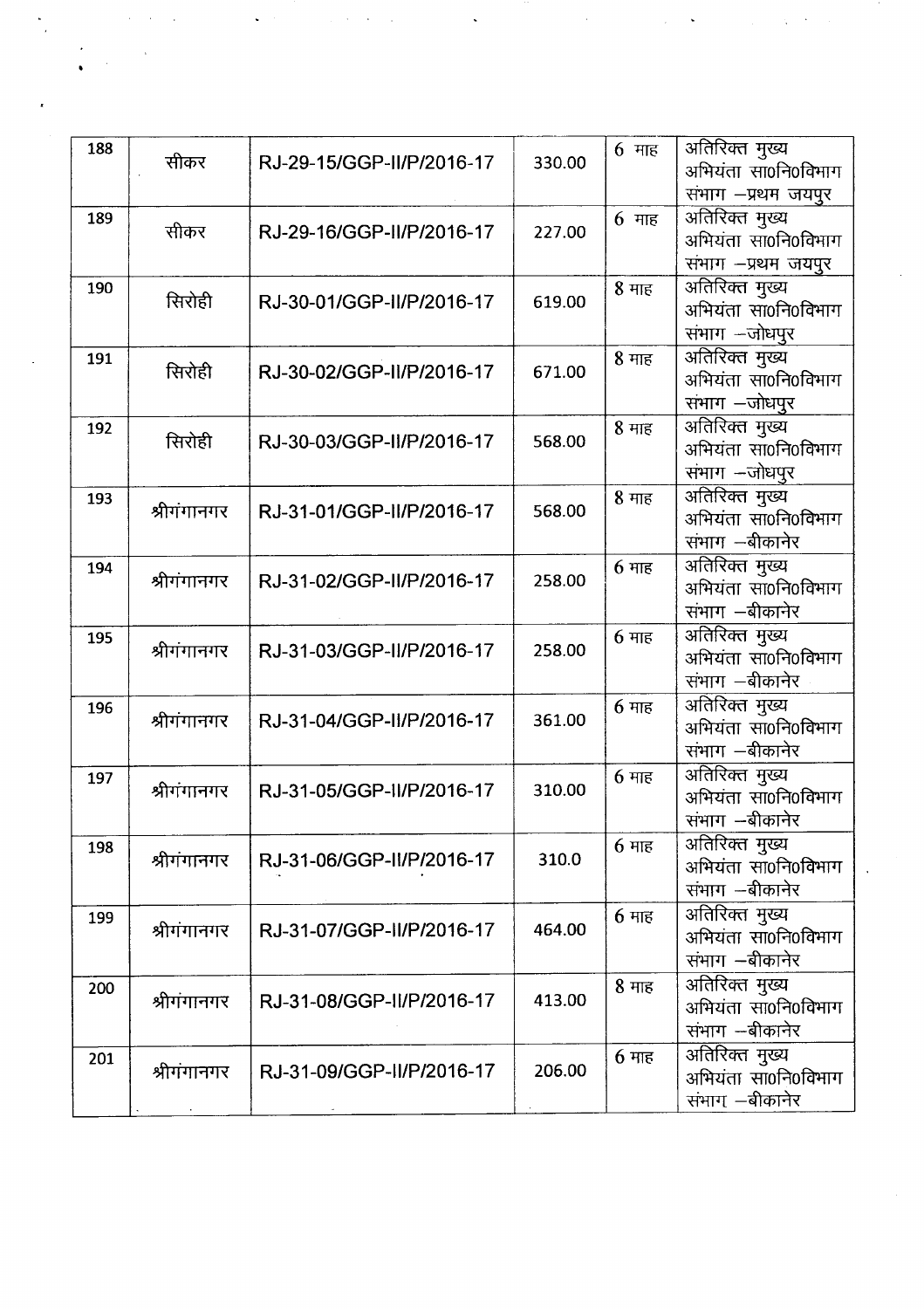| 174 | सीकर | RJ-29-01/GGP-II/P/2016-17 | 413.00 | $6$ माह | अतिरिक्त मुख्य<br>अभियंता सा0नि0विभाग<br>संभाग -प्रथम जयपुर      |
|-----|------|---------------------------|--------|---------|------------------------------------------------------------------|
| 175 | सीकर | RJ-29-02/GGP-II/P/2016-17 | 320.00 | $6$ माह | अतिरिक्त मुख्य<br>अभियंता सा0नि0विभाग<br>संभाग -प्रथम जयपुर      |
| 176 | सीकर | RJ-29-03/GGP-II/P/2016-17 | 294.00 | $6$ माह | अतिरिक्त मुख्य<br>अभियंता सा0नि0विभाग<br>संभाग -प्रथम जयपुर      |
| 177 | सीकर | RJ-29-04/GGP-II/P/2016-17 | 374.00 | $6$ माह | अतिरिक्त मुख्य<br>अभियंता सा0नि0विभाग<br>संभाग -प्रथम जयपुर      |
| 178 | सीकर | RJ-29-05/GGP-II/P/2016-17 | 216.00 | $6$ माह | अतिरिक्त मुख्य<br>अभियंता सा0नि0विभाग<br>संभाग -प्रथम जयपुर      |
| 179 | सीकर | RJ-29-06/GGP-II/P/2016-17 | 354.00 | $6$ माह | अतिरिक्त मुख्य<br>अभियंता सा0नि0विभाग<br>संभाग -प्रथम जयपुर      |
| 180 | सीकर | RJ-29-07/GGP-II/P/2016-17 | 222.00 | $6$ माह | अतिरिक्त मुख्य<br>अभियंता सा0नि0विभाग<br>संभाग –प्रथम जयपुर      |
| 181 | सीकर | RJ-29-08/GGP-II/P/2016-17 | 346.00 | $6$ माह | अतिरिक्त मुख्य<br>अभियंता सा0नि0विभाग<br>संभाग -प्रथम जयपुर      |
| 182 | सीकर | RJ-29-09/GGP-II/P/2016-17 | 308.00 | $6$ माह | अतिरिक्त मुख्य<br>अभियंता सा0नि0विभाग<br>संभाग -प्रथम जयपुर      |
| 183 | सीकर | RJ-29-10/GGP-II/P/2016-17 | 258.00 | $6$ माह | .<br>अतिरिक्त मुख्य<br>अभियंता सा0नि0विभाग<br>संभाग –प्रथम जयपुर |
| 184 | सीकर | RJ-29-11/GGP-II/P/2016-17 | 206.00 | 6 माह   | अतिरिक्त मुख्य<br>अभियंता सा0नि0विभाग<br>संभाग -प्रथम जयपुर      |
| 185 | सीकर | RJ-29-12/GGP-II/P/2016-17 | 160.00 | 4 माह   | अतिरिक्त मुख्य<br>अभियंता सा0नि0विभाग<br>संभाग –प्रथम जयपुर      |
| 186 | सीकर | RJ-29-13/GGP-II/P/2016-17 | 268.00 | $6$ माह | अतिरिक्त मुख्य<br>अभियंता सा0नि0विभाग<br>संभाग -प्रथम जयपुर      |
| 187 | सीकर | RJ-29-14/GGP-II/P/2016-17 | 258.00 | $6$ माह | अतिरिक्त मुख्य<br>अभियंता सा0नि०विभाग<br>संभाग -प्रथम जयपुर      |

 $\frac{1}{\sqrt{2}}$  ,  $\frac{1}{\sqrt{2}}$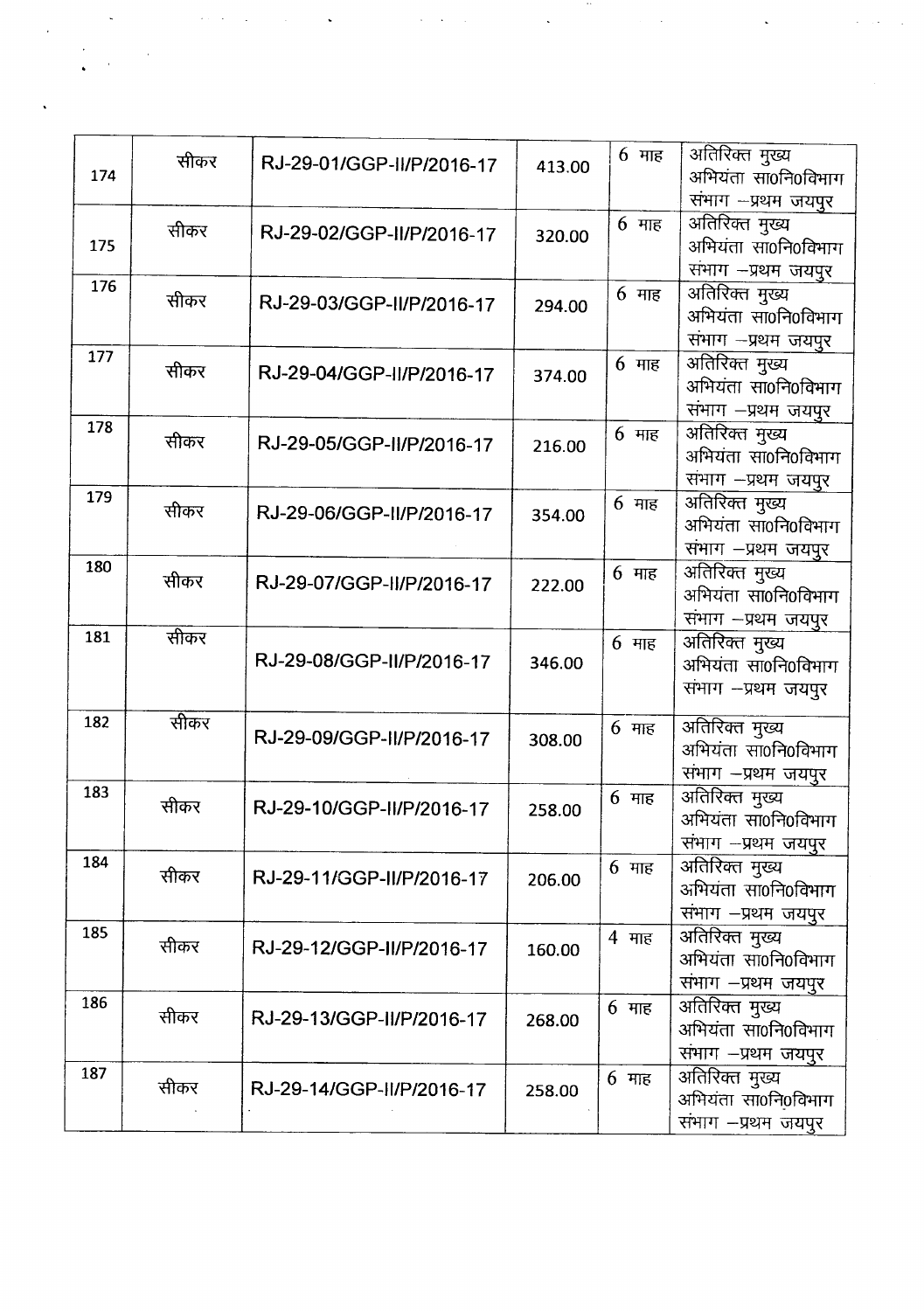| 118 | झुंझुन्  | RJ-20-06/GGP-II/P/2016-17 | 206.00  | $6$ माह         | अतिरिक्त मुख्य<br>अभियंता सा0नि0विभाग<br>संभाग -प्रथम जयपुर |
|-----|----------|---------------------------|---------|-----------------|-------------------------------------------------------------|
| 119 | झुझुन्   | RJ-20-07/GGP-II/P/2016-17 | 206.00  | $6$ माह         | अतिरिक्त मुख्य<br>अभियंता सा0नि0विभाग<br>संभाग –प्रथम जयपुर |
| 120 | झुंझुन्  | RJ-20-08/GGP-II/P/2016-17 | 258.00  | 6 माह           | अतिरिक्त मुख्य<br>अभियंता सा0नि0विभाग<br>संभाग -प्रथम जयपुर |
| 121 | झुंझुन्  | RJ-20-09/GGP-II/P/2016-17 | 310.00  | $6$ माह         | अतिरिक्त मुख्य<br>अभियंता सा0नि0विभाग<br>संभाग -प्रथम जयपुर |
| 122 | ञ्जुझुन् | RJ-20-10/GGP-II/P/2016-17 | 268.00  | $6$ माह         | अतिरिक्त मुख्य<br>अभियंता सा0नि0विभाग<br>संभाग -प्रथम जयपुर |
| 123 | झुंझुन्  | RJ-20-11/GGP-II/P/2016-17 | 361.00  | $6$ माह         | अतिरिक्त मुख्य<br>अभियंता सा0नि0विभाग<br>संभाग -प्रथम जयपुर |
| 124 | जोधपुर   | RJ-21-01/GGP-II/P/2016-17 | 1115.00 | 12 माह          | अतिरिक्त मुख्य<br>अभियंता सा0नि0विभाग<br>संभाग –जोधपुर      |
| 125 | जोधपुर   | RJ-21-02/GGP-II/P/2016-17 | 846.00  | 10 माह          | अतिरिक्त मुख्य<br>अभियंता सा0नि0विभाग<br>संभाग -जोधपुर      |
| 126 | जोधपुर   | RJ-21-03/GGP-II/P/2016-17 | 1176.00 | 12 माह          | अतिरिक्त मुख्य<br>अभियंता सा0नि0विभाग<br>संभाग -जोधपुर      |
| 127 | जोधपुर   | RJ-21-04/GGP-II/P/2016-17 | 1104.00 | 12 माह          | अतिरिक्त मुख्य<br>अभियंता सा0नि0विभाग<br>संभाग —जोधपुर      |
| 128 | जोधपुर   | RJ-21-05/GGP-II/P/2016-17 | 1254.00 | 12 माह          | अतिरिक्त मुख्य<br>अभियंता सा0नि0विभाग<br>संभाग -जोधपुर      |
| 129 | करौली    | RJ-22-01/GGP-II/P/2016-17 | 413.00  | $6 \text{ H}$ ह | अतिरिक्त मुख्य<br>अभियंता सा0नि0विभाग<br>संभाग -भरतपुर      |
| 130 | करौली    | RJ-22-02/GGP-II/P/2016-17 | 568.00  | 8 माह           | अतिरिक्त मुख्य<br>अभियंता सा0नि0विभाग<br>संभाग -भरतपुर      |
| 131 | करौली    | RJ-22-03/GGP-II/P/2016-17 | 671.00  | 8 माह           | अतिरिक्त मुख्य<br>अभियंता सा0नि0विभाग<br>संभाग –भरतपुर      |

 $\frac{1}{\sqrt{2}}$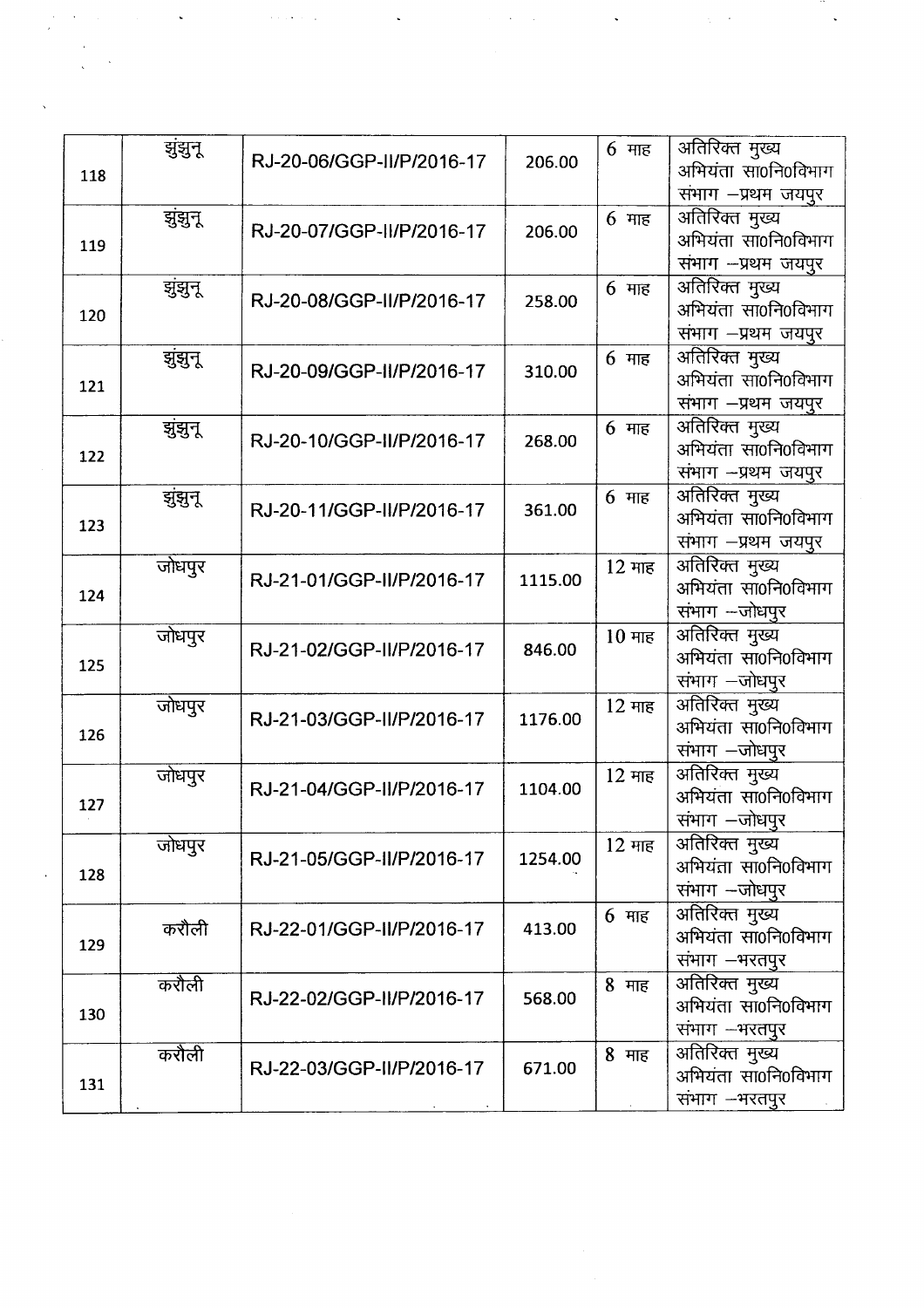| 132 | करौली | RJ-22-04/GGP-II/P/2016-17 | 619.00 | 8 माह           | अतिरिक्त मुख्य<br>अभियंता सा0नि0विभाग<br>संभाग -भरतपुर |
|-----|-------|---------------------------|--------|-----------------|--------------------------------------------------------|
| 133 | कोटा  | RJ-23-01/GGP-II/P/2016-17 | 516.00 | 8 माह           | अतिरिक्त मुख्य<br>अभियंता सा0नि0विभाग<br>संभाग —कोटा   |
| 134 | कोटा  | RJ-23-02/GGP-II/P/2016-17 | 413.00 | 6 माह           | अतिरिक्त मुख्य<br>अभियंता सा0नि0विभाग<br>संभाग –कोटा   |
| 135 | कोटा  | RJ-23-03/GGP-II/P/2016-17 | 413.00 | 6 माह           | अतिरिक्त मुख्य<br>अभियंता सा0नि0विभाग<br>संभाग –कोटा   |
| 136 | कोटा  | RJ-23-04/GGP-II/P/2016-17 | 464.00 | $6$ माह         | अतिरिक्त मुख्य<br>अभियंता सा0नि0विभाग<br>संभाग –कोटा   |
| 137 | नागौर | RJ-24-01/GGP-II/P/2016-17 | 418.00 | 6 माह           | अतिरिक्त मुख्य<br>अभियंता सा0नि0विभाग<br>संभाग - अजमेर |
| 138 | नागौर | RJ-24-02/GGP-II/P/2016-17 | 318.00 | $6$ माह         | अतिरिक्त मुख्य<br>अभियंता सा0नि0विभाग<br>संभाग -अजमेर  |
| 139 | नागौर | RJ-24-03/GGP-II/P/2016-17 | 310.00 | $6$ माह         | अतिरिक्त मुख्य<br>अभियंता सा0नि0विभाग<br>संभाग -अजमेर  |
| 140 | नागौर | RJ-24-04/GGP-II/P/2016-17 | 361.00 | $6$ माह         | अतिरिक्त मुख्य<br>अभियंता सा0नि0विभाग<br>संभाग -अजमेर  |
| 141 | नागौर | RJ-24-05/GGP-II/P/2016-17 | 315.00 | 6 माह           | अतिरिक्त मुख्य<br>अभियंता सा0नि0विभाग<br>संभाग –अजमेर  |
| 142 | नागौर | RJ-24-06/GGP-II/P/2016-17 | 299.00 | $6$ माह         | अतिरिक्त मुख्य<br>अभियंता सा0नि0विभाग<br>संभाग –अजमेर  |
| 143 | नागौर | RJ-24-07/GGP-II/P/2016-17 | 310.00 | $6 \text{ m}$ ह | अतिरिक्त मुख्य<br>अभियंता सा0नि0विभाग<br>संभाग -अजमेर  |
| 144 | नागौर | RJ-24-08/GGP-II/P/2016-17 | 310.00 | $6$ माह         | अतिरिक्त मुख्य<br>अभियंता सा0नि0विभाग<br>संभाग -अजमेर  |
| 145 | नागौर | RJ-24-09/GGP-II/P/2016-17 | 310.00 | $6$ माह         | अतिरिक्त मुख्य<br>अभियंता सा0नि0विभाग<br>संभाग –अजमेर  |

 $\sqrt{2}$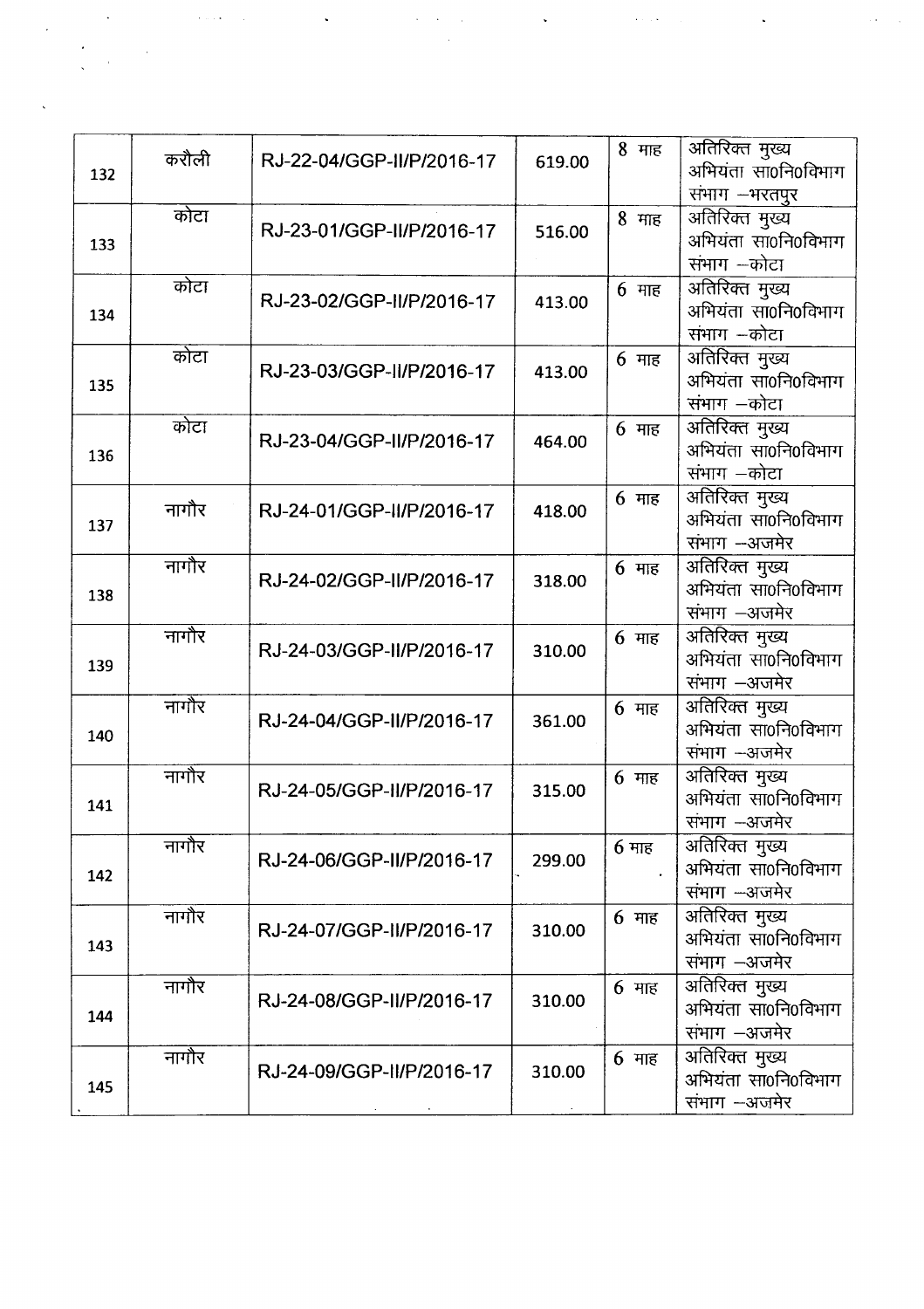|     | नागौर |                           |        |                          |                     |
|-----|-------|---------------------------|--------|--------------------------|---------------------|
|     |       | RJ-24-10/GGP-II/P/2016-17 | 310.00 | $6$ माह                  | अतिरिक्त मुख्य      |
| 146 |       |                           |        |                          | अभियंता सा0नि0विभाग |
|     |       |                           |        |                          | संभाग -अजमेर        |
|     | नागौर |                           |        | $6$ माह                  | अतिरिक्त मुख्य      |
| 147 |       | RJ-24-11/GGP-II/P/2016-17 | 206.00 |                          | अभियंता सा0नि0विभाग |
|     |       |                           |        |                          | संभाग -अजमेर        |
|     | नागौर |                           |        |                          |                     |
|     |       | RJ-24-12/GGP-II/P/2016-17 | 206.00 | $6$ माह                  | अतिरिक्त मुख्य      |
| 148 |       |                           |        |                          | अभियंता सा0नि0विभाग |
|     |       |                           |        |                          | संभाग –अजमेर        |
|     | नागौर | RJ-24-13/GGP-II/P/2016-17 | 206.00 | $6$ माह                  | अतिरिक्त मुख्य      |
| 149 |       |                           |        |                          | अभियंता सा0नि0विभाग |
|     |       |                           |        |                          | संभाग -अजमेर        |
|     | नागौर |                           |        | $6$ माह                  | अतिरिक्त मुख्य      |
| 150 |       | RJ-24-14/GGP-II/P/2016-17 | 258.00 |                          | अभियंता सा0नि0विभाग |
|     |       |                           |        |                          | संभाग -अजमेर        |
|     | नागौर |                           |        | $6 \text{ }\overline{4}$ | अतिरिक्त मुख्य      |
|     |       | RJ-24-15/GGP-II/P/2016-17 | 258.00 |                          | अभियंता सा0नि0विभाग |
| 151 |       |                           |        |                          |                     |
|     |       |                           |        |                          | संभाग -अजमेर        |
|     | नागौर | RJ-24-16/GGP-II/P/2016-17 | 206.00 | $6$ माह                  | अतिरिक्त मुख्य      |
| 152 |       |                           |        |                          | अभियंता सा0नि0विभाग |
|     |       |                           |        |                          | संभाग -अजमेर        |
|     | नागौर |                           |        | 4 माह                    | अतिरिक्त मुख्य      |
| 153 |       | RJ-24-17/GGP-II/P/2016-17 | 191.00 |                          | अभियंता सा0नि0विभाग |
|     |       |                           |        |                          | संभाग -अजमेर        |
|     | नागौर |                           |        | $6$ माह                  | अतिरिक्त मुख्य      |
| 154 |       | RJ-24-18/GGP-II/P/2016-17 | 206.00 |                          | अभियंता सा0नि0विभाग |
|     |       |                           |        |                          | संभाग -अजमेर        |
|     | नागौर |                           |        | 4 माह                    | अतिरिक्त मुख्य      |
|     |       | RJ-24-19/GGP-II/P/2016-17 | 144.00 |                          | अभियंता सा0नि0विभाग |
| 155 |       |                           |        |                          |                     |
|     |       |                           |        |                          | संभाग –अजमेर        |
|     | नागौर | RJ-24-20/GGP-II/P/2016-17 | 201.00 | $6$ माह                  | अतिरिक्त मुख्य      |
| 156 |       |                           |        |                          | अभियंता सा0नि0विभाग |
|     |       |                           |        |                          | संभाग –अजमेर        |
|     | नागौर |                           |        | 6 माह                    | अतिरिक्त मुख्य      |
| 157 |       | RJ-24-21/GGP-II/P/2016-17 | 206.00 |                          | अभियंता सा0नि0विभाग |
|     |       |                           |        |                          | संभाग –अजमेर        |
|     | नागौर |                           |        | $6 \text{ }\overline{4}$ | अतिरिक्त मुख्य      |
|     |       | RJ-24-22/GGP-II/P/2016-17 | 206.00 |                          | अभियंता सा0नि0विभाग |
| 158 |       |                           |        |                          | संभाग -अजमेर        |
|     | नागौर |                           |        |                          |                     |
|     |       | RJ-24-23/GGP-II/P/2016-17 | 206.00 | $6 \text{ }\overline{4}$ | अतिरिक्त मुख्य      |
| 159 |       |                           |        |                          | अभियंता सा0नि0विभाग |
|     |       |                           |        |                          | संभाग –अजमेर        |

 $\mathcal{L}_{\mathcal{L}}$ 

 $\omega$ 

 $\ddot{\phantom{0}}$